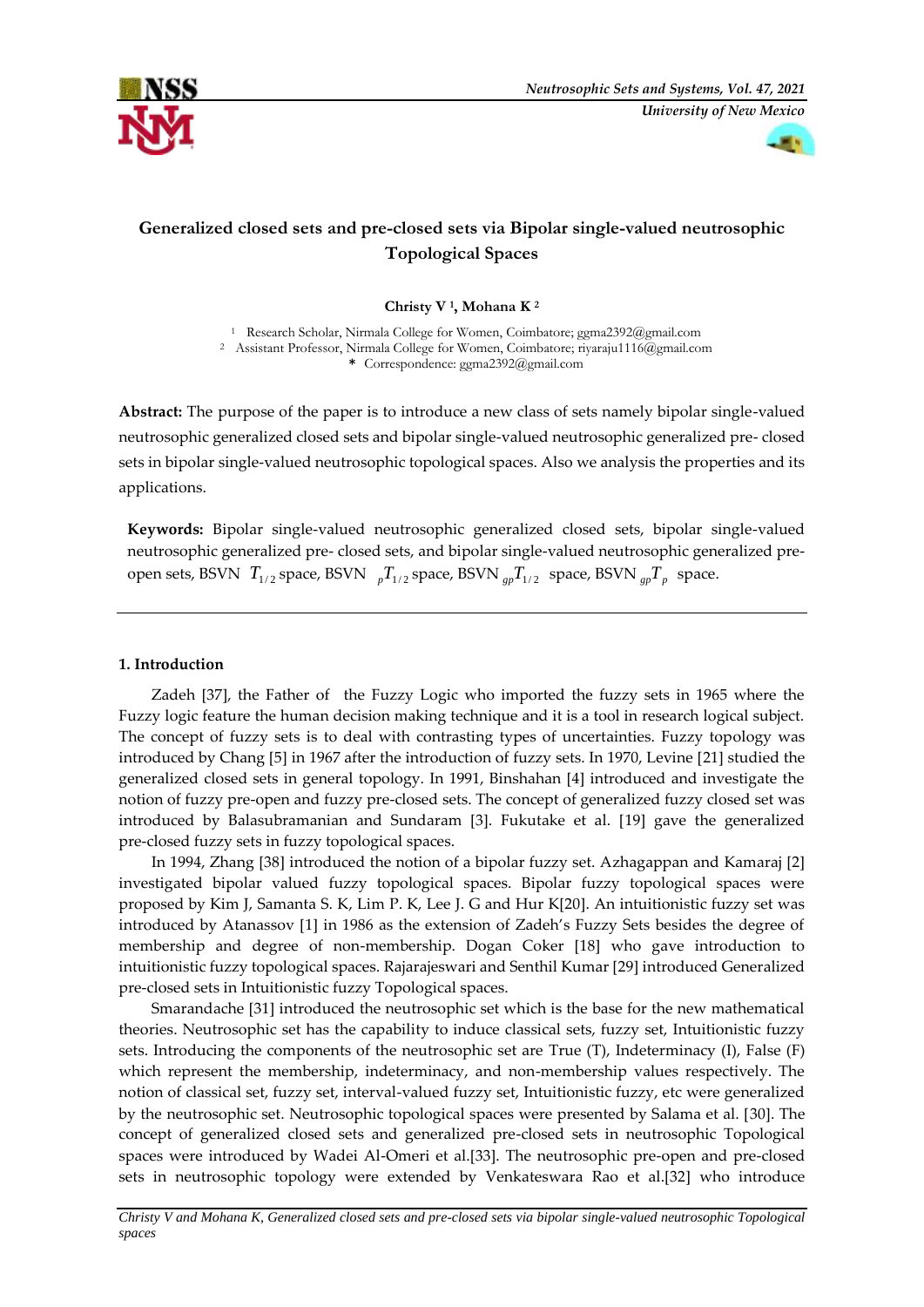neutrosophic topological space and open sets, closed sets, semi-open and semi closed sets. Generalized neutrosophic closed sets was introduced and some of their characterizations were also discussed by Dhavaseelan and Jafari [17]. Many Researchers [6-15, 26] have studied Neutrosophic in different areas with applications and the results.

Deli et al.[16] developed bipolar neutrosophic sets and study their application in decision making problem. The notation of bipolar neutrosophic soft set was proposed by Mumtaz Ali et al.[27]. Single-valued neutrosophic sets (in sort, SVN) were proposed by Wang et al.[35] by simplifying the Neutrosophic set. Single-valued neutrosophic topological space was given by YL Liu and HL Yang [22] and discussed the relationships between single valued neutrosophic approximation spaces and single valued neutrosophic topological spaces. Many researchers have studied the applications of SVNSs as well as theory. Ye [36] proposed decision making based on correlation coefficients and weighted correlation coefficient of SVNSs, and gave the application of proposed methods. Majumdar and Samant [23] studied distance, similarity and entropy of SVNSs from a theoretical aspect. Bipolar single-valued neutrosophic set was introduced by Mohana et al. [25] and also they give bipolar single-valued neutrosophic topological spaces.

In the paper, we introduce a new class of sets namely bipolar single-valued neutrosophic generalized closed sets and bipolar single-valued neutrosophic generalized pre-closed sets in bipolar single-valued neutrosophic topological spaces. Further we examine the interesting properties and some applications with counter examples.

### **2. Preliminaries**

2.1 Definition [31]: Let a universe U of discourse. Then K={ $\langle x, T_K(x), I_K(x), F_K(x) \rangle \times \in X$ } defined as a neutrosophic set where truth-membership function  $T_K$ , an indeterminacy-membership function  $I_K$ and a falsity-membership function Fk. Tk, Ik, Fk are real or non-standard elements of ]  $0$  ,  $1$   $\mathsf{[}$  . No restriction on the sum of Tk(x), Ik(x) and Fk(x), so  $0$  ≤sup Tk(x) ≤sup Ik(x) ≤ sup Fk(x) ≤ 3+.

2.2 Definition [30]: A Neutrosophic topology [NT for short] is a non-empty set X is a family of Neutrosophic subsets in X satisfying the following axioms:

(NT<sub>1</sub>)  $0_N$ ,  $1_N \in τ$ ,

(NT<sub>2</sub>)  $G_1 ∩ G_2 ∈ τ$ , for any  $G_1$ ,  $G_2 ∈ τ$ ,

(NT3) UG<sub>i</sub>  $\in$  τ, for every {G<sub>i</sub>: **i**  $\in$  J}⊆ τ.

The pair (X, τ) is called a Neutrosophic topological space (NTS for short). The elements of τ are called Neutrosophic open sets [NOS for short]. A complement  $C(A)$  of a NOS A in NTS  $(X, \tau)$  is called a Neutrosophic closed set [NCS for short] in X.

2.3 Definition: [30]: Let  $(X, \tau)$  be NTS and A = { $\{x, \mu_A(x), \sigma_A(x), \nu_A(x)\}$ :  $x \in X$ } be a NS in X. Then the Neutrosophic closure and Neutrosophic interior of A are defined by  $NCl(A) = {K : K$  is a NCS in X and A K} NInt(A) =  $\{G : G$  is a NOS in X and G A} It can be also shown that NCl(A) is NCS and NInt(A) is a NOS in X. a) A is NOS if and only if  $A = NInt(A)$ , b) A is NCS if and only if  $A = NCl(A)$ .

2.4 Definition: [34]: A Neutrosophic set A = { $(x, \mu_A(x), \sigma_A(x), \nu_A(x))$ :  $x \in X$ } in a NTS  $(X, \tau)$  is said to be

- (i) Neutrosophic regular closed set (NRCS for short) if  $A = NCl(NInt(A)),$
- (ii) Neutrosophic regular open set (NROS for short) if  $A = NInt(NCl(A)),$
- (iii) Neutrosophic semi closed set (NSCS for short) if  $NInt(NCl(A)) \subseteq A$ ,
- (iv) Neutrosophic semi open set (NSOS for short) if  $A \subseteq NCl(NInt(A)),$
- (v) Neutrosophic pre closed set (NPCS for short) if  $NCl(NInt(A)) \subseteq A$ ,
- (vi) Neutrosophic pre-open set (NPOS for short) if  $A \subseteq NInt(NCl(A)),$
- (vii) Neutrosophic  $\alpha$  closed set (NSCS for short) if NCl(NInt(NCl(A)))  $\subseteq$  A,
- (viii) Neutrosophic  $\alpha$  open set (NSOS for short) if  $A \subseteq NInt(NCl(NInt(A))).$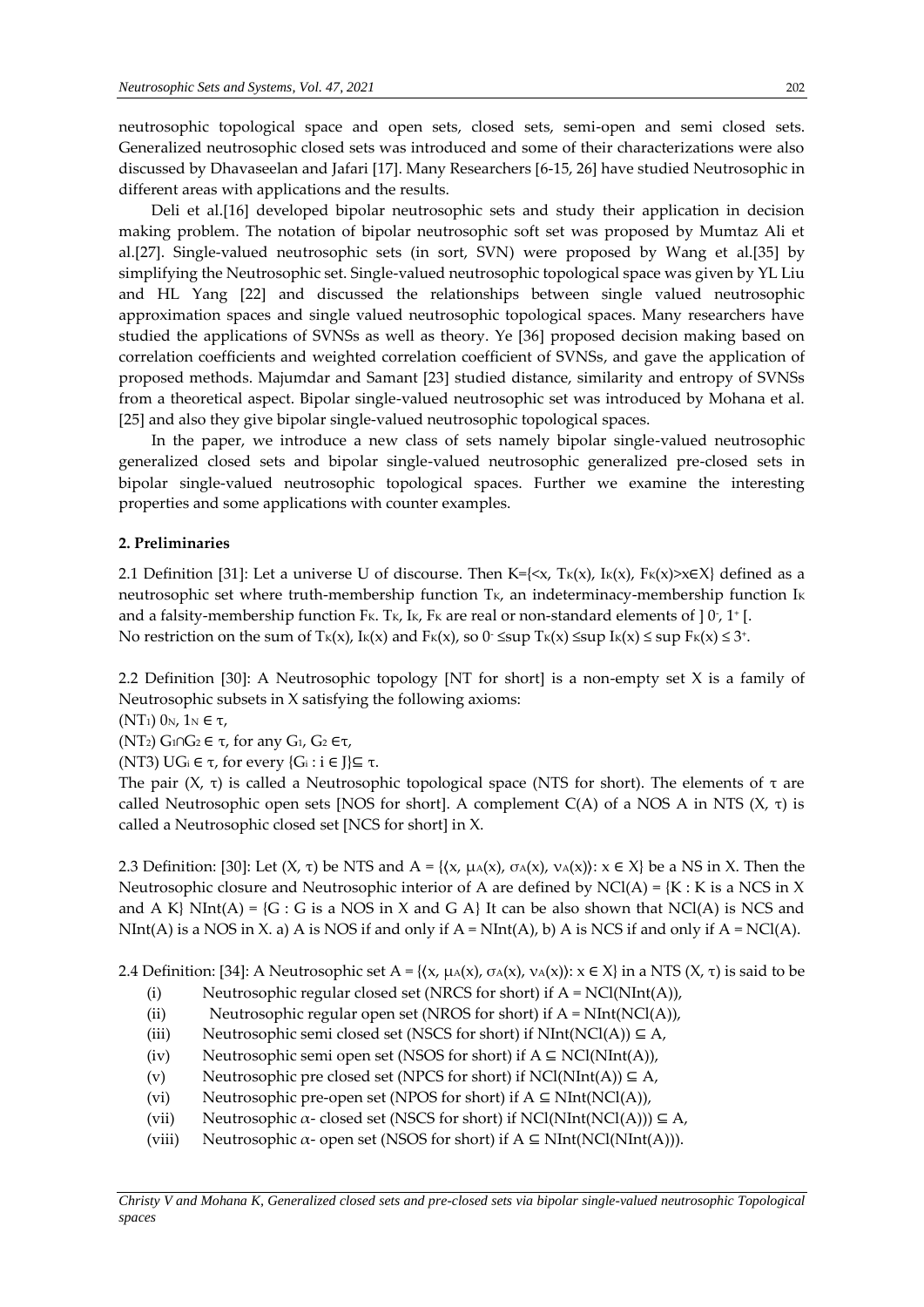2.5 Definition: [33]: Let (X, τ) be NTS and A = { $(x, \mu_A(x), \sigma_A(x), \nu_A(x))$ :  $x \in X$ } be a NS in X. Then the Neutrosophic pre closure and Neutrosophic pre interior of A are defined by  $NPCl(A) = \{K : K \text{ is a}$ NPCS in X and  $A \subseteq K$ , NPInt(A) = {G : G is a NPOS in X and  $G \subseteq A$ }.

2.6 Definition: [28] :A Neutrosophic set A = { $(x, \mu_A(x), \sigma_A(x), \nu_A(x))$ :  $x \in X$ } in a NTS  $(X, \tau)$  is said to be a Neutrosophic generalized closed set (NGCS for short) if NCl(A) U whenever A U and U is a NOS in (X, τ). A Neutrosophic set A of a NTS (X, τ) is called a Neutrosophic generalized open set (NGOS for short) if C (A) is a NGCS in  $(X, \tau)$ .

2.7 Definition: [33]: A Neutrosophic set A = { $(x, \mu A(x), \sigma A(x), \nu A(x))$ :  $x \in X$ } in a NTS  $(X, \tau)$  is said to be a Neutrosophic  $\alpha$ - generalized closed set (N $\alpha$ GCS for short) if N $\alpha$ Cl(A) U whenever A U and U is a NOS in (X, τ). A Neutrosophic set A of a NTS (X, τ) is called a Neutrosophic  $\alpha$ - generalized open set (N $\alpha$ GOS for short) if C(A) is an N $\alpha$ GCS in (X,  $\tau$ ).

2.8 Definition: [24]: A Neutrosophic set  $A = \{(x, \mu A(x), \sigma A(x), \nu A(x)) : x \in X\}$  in a NTS  $(X, \tau)$  is said to be a Neutrosophic regular generalized closed set (NRGCS for short) if NCl(A) U whenever A U and U is a NROS in (X, τ). A Neutrosophic set A of a NTS (X, τ) is called a Neutrosophic regular generalized open set (NRGOS for short) if  $C(A)$  is a NRGCS in  $(X, τ)$ .

2.9 Definition: [33]: A Neutrosophic set A = { $(x, \mu A(x), \sigma A(x), \nu A(x))$ :  $x \in X$ } in a NTS  $(X, \tau)$  is said to be a Neutrosophic generalized pre closed set (NGPCS for short) if NPCl(A) U whenever A U and U is a NOS in  $(X, τ)$ . A Neutrosophic set A of a NTS  $(X, τ)$  is called a Neutrosophic generalized pre-open set (NGPOS for short) if C(A) is a NGPCS in (X, τ).

2.10 Definition [35]: Let a universe X of discourse. Then  $A_{NS} = \{x, T_A(x), I_A(x)F_A(x) > x \in X\}$  defined as a single-valued neutrosophic set(SVNS in short) where truth-membership function  $T_A: X \rightarrow [0,1]$ ,an indeterminacy-membership function IA:  $X \rightarrow [0,1]$  and a falsity-membership function FA:  $X \rightarrow [0,1]$ . No

restriction on the sum of T<sub>A</sub>(x), I<sub>A</sub>(x) and F<sub>A</sub>(x), so 0≤sup T<sub>A</sub>(x) ≤sup I<sub>A</sub>(x) ≤supF<sub>A</sub>(x) ≤3.  $\widetilde{A}$ =<T, I, F> is denoted as a single-valued neutrosophic number.

2.11 Definition [22]: A Single-valued neutrosophic topology on a non-empty set U is a family τ of SVNSs in U that satisfies the following conditions:

$$
(\mathrm{T}_1) \ \widetilde{\phi} \ , \ \widetilde{U} \ \in \tau,
$$

- $(T_2)$   $\tilde{A}$ ∩  $\widetilde{B}$  $\in \tau$  for any  $\widetilde{A}$ ,  $\widetilde{B}$ ∈ τ,
- (T<sub>3</sub>) ∪<sub>*i∈I*</sub>  $\widetilde{A}_i$  ∈ τ for any  $\widetilde{A}_i$  ∈ τ, i∈ I, where I is an index set

The pair (U,τ) is called Single valued neutrosophic topological space and each SVNS  $\,\tilde{A}$ in τ is referred to as a single valued neutrosophic open set in  $(U, τ)$ . The complement of a single valued neutrosophic open set in (U, τ) is called a single valued neutrosophic closed set in (U, τ).

2.12 Definition [16]: In X, a bipolar neutrosophic set B is defined in the form

B=<x, (T+(x), I+(x), F+(x), T-(x), I-(x), F-(x)):x∈X>

Where T<sup>+</sup>, I<sup>+</sup>, F<sup>+</sup>: X→ [1, 0] and T<sup>-</sup> , I <sup>-</sup> , F<sup>-</sup> : X [-1, 0].The positive membership degree denotes the truth membership T<sup>+</sup>(x), indeterminate membership I<sup>+</sup> (x) and false membership F<sup>+</sup> (x) of an element  $x \in X$ corresponding to the set A and the negative membership degree denotes the truth membership  $T(x)$ ,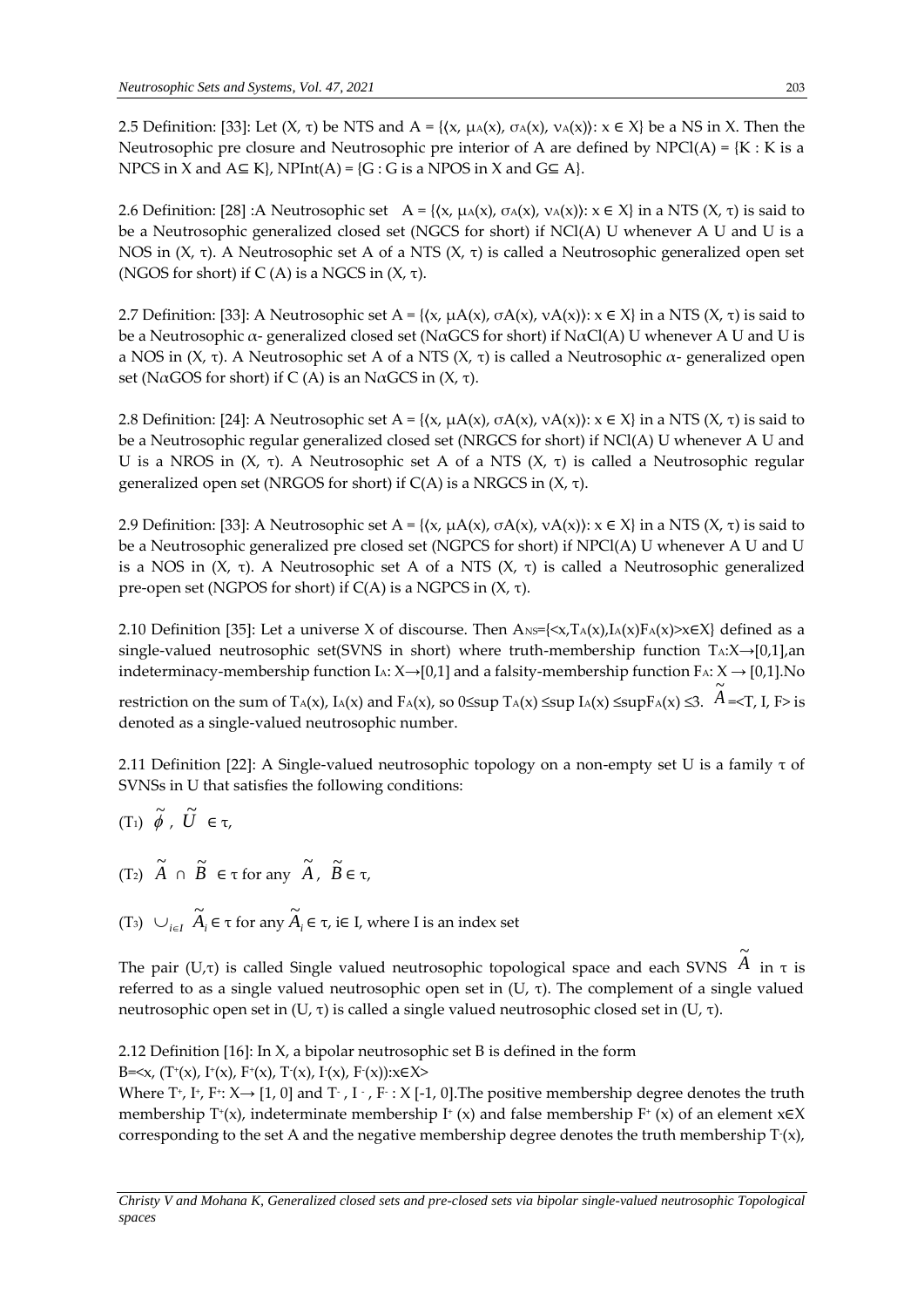indeterminate membership  $I(x)$  and false membership  $F(x)$  of an element  $x∈ X$  to some implicit counter-property corresponding to a bipolar neutrosophic set .

2.13 Definition [25]: A Bipolar Single-Valued Neutrosophic set (BSVNs) S in X is defined in the form of BSVN (S) =<v,(Tbsvn+,Tbsvn-),(Ibsvn+,Ibsvn-),(Fbsvn+,Fbsvn-):v $\epsilon \times \rightarrow (I)$ 

where  $(\text{Tsswr}', \text{Isswr}', \text{Fsswr}'): X \rightarrow [0,1]$  and  $(\text{Tsswr}, \text{Isswr}, \text{Fsswr}): X \rightarrow [-1,0]$  .In this definition, there  $\text{Tsswr}$ and TBSVN<sup>-</sup> are acceptable and unacceptable in past. Similarly IBSVN<sup>+</sup> and IBSVN<sup>-</sup> are acceptable and unacceptable in future. FBSVN<sup>+</sup> and FBSVN<sup>-</sup> are acceptable and unacceptable in present respectively.

2.14 Definition [25]: Let two bipolar single-valued neutrosophic sets  $BSVN<sub>1</sub>(S)$  and  $BSVN<sub>2</sub>(S)$  in X defined as

 $\text{BSVN}_1\text{(S)}\text{=&v,(Tbsvn+(1),Tbsvn-(1)),(Ibsvn+(1),Ibsvn-(1)),(Fbsvn+(1),Fbsvn-(1)):v\in\mathsf{X}\text{=}\text{ and}}$  $\mathrm{BSVN2}(S)$ =<v,(T $\mathrm{Bsvw^+(2)},\mathrm{Tsvw^+(2)}$ ),( $\mathrm{Isswv^+(2)},\mathrm{Isswv^+(2)}$ ),(F $\mathrm{Bsvw^+(2)}$ ,F $\mathrm{Bsvw^-(2)}$ ):v $\in$ X>. Then the operators are defined as follows:

(i) Complement

BSVN<sup>c</sup>(S) = {< v,(1-Tbsvn<sup>+</sup>), (-1-Tbsvn<sup>-</sup>), (1-Ibsvn<sup>+</sup>), (-1-Ibsvn<sup>-</sup>), (1-Fbsvn<sup>+</sup>), (-1-Fbsvn<sup>-</sup>): v $\in$ X >} (ii) Union of two BSVN

```
BSVN_1(S)UBSVN_2(S) =
```

```
\max(T_{BSVN}^-(1), T_{BSVN}^-(2)), \min(T_{BSVN}^-(1), T_{BSVN}^-(2)), \min(T_{BSVN}^-(1), F_{BSVN}^-(2))\max(T_{\rm BSVN}^+(1),T_{\rm BSVN}^+(2)),\min(T_{\rm BSVN}^+(1),T_{\rm BSVN}^+(2)),\min(F_{\rm BSVN}^+(1),F_{\rm BSVN}^+(2))T = (1) T^{-} (2) min(I = (1) I = (2)) min(E = (1) E
           ^{+} (1) T<sup>+</sup> (2)) min(I<sup>+</sup> (1) I<sup>+</sup> (2)) min(E<sup>+</sup> (1) E<sup>+</sup>
          B_{\text{SVN}}(1), B_{\text{SVN}}(2), \lim_{\text{H}}(1), B_{\text{SVN}}(1), B_{\text{SVN}}(2), \lim_{\text{H}}(1), B_{\text{SVN}}(1), B_{\text{SVN}}(2)BSVN BBSVN BBSVN BBSVN BBSVNT_{BSVN}^{-}(1), T_{BSVN}^{-}(2)), \min(T_{BSVN}^{-}(1), T_{BSVN}^{-}(2)), \min(F_{BSVN}^{-}(1), F_{BSVN}^{-}(2)I_{BSVN}^+(1), I_{BSVN}^+(2)), \min(F_{BSVN}^+(1), F_{BSVN}^+(2)
```
(iii) Intersection of two BSVN

 $BSVN_1(S) \cap BSVN_2(S)$ =

$$
\left\langle \min(T_{BSVN}^+(1), T_{BSVN}^+(2)), \max(T_{BSVN}^+(1), T_{BSVN}^+(2)), \max(F_{BSVN}^+(1), F_{BSVN}^+(2)) \right\rangle
$$
  

$$
\left\langle \min(T_{BSVN}^-(1), T_{BSVN}^-(2)), \max(T_{BSVN}^-(1), T_{BSVN}^-(2)), \max(F_{BSVN}^-(1), F_{BSVN}^-(2)) \right\rangle
$$

2.15 Definition [25]: Let two bipolar single-valued neutrosophic sets be BSVN<sub>1</sub> and BSVN<sub>2</sub> in X defined as

 $\mathrm{BSVN1}(S)$ =<v,(T $\mathrm{BSVN}^+(1)$ ,T $\mathrm{BSVN}^-(1)$ ),(I $\mathrm{BSVN}^+(1)$ ,I $\mathrm{BSVN}^-(1)$ ),(F $\mathrm{BSVN}^+(1)$ ,F $\mathrm{BSVN}^-(1)$ ):v $\in$ X> and

 $\text{BSVN2}(\text{S}){=}\text{&\vee}, (\text{Tsvw*}(2),\text{Tsvw}(2)), (\text{Isvw*}(2),\text{Isvw}(2)), (\text{Fsvw*}(2),\text{Fsvw}(2)){:}\text{v}\in\text{X}{>}$ .

(i) Then  $S_1 \subseteq S_2$  if and only if

 $\mathrm{T}_{\mathrm{BSVN}^+}\!(1) \leq \mathrm{T}_{\mathrm{BSVN}^+}\!(2)$  ,  $\mathrm{Isswn^+}\!(1) \geq \mathrm{Isswn^+}\!(2)$  ,  $\mathrm{F}_{\mathrm{BSVN}^+}\!(1) \geq \mathrm{F}_{\mathrm{BSVN}^+}\!(2)$  ,

 $T_{\text{BSVN}}(1) \leq T_{\text{BSVN}}(2)$  ,  $\text{Isswn}(1) \geq \text{Isswn}(2)$  ,  $\text{Fsswn}(1) \geq \text{Fsswn}(2)$  for all  $\text{v} \in X$ .

(ii) Then  $S_1=S_2$  if and only if

 $\mathrm{T}_{\mathrm{BSVN}^+}\!(1)$  =  $\mathrm{T}_{\mathrm{BSVN}^+}\!(2)$  ,  $\mathrm{Isswn^+}\!(1)$  =  $\mathrm{Isswn^+}\!(2)$  ,  $\mathrm{F}_{\mathrm{BSVN}^+}\!(1)$  =  $\mathrm{F}_{\mathrm{BSVN}^+}\!(2)$  ,

 $T_{\text{BSVN}}(1)$  =  $T_{\text{BSVN}}(2)$  ,  $I_{\text{BSVN}}(1)$  =  $I_{\text{BSVN}}(2)$  ,  $F_{\text{BSVN}}(1)$  =  $F_{\text{BSVN}}(2)$  for all v $\in$ X.

2.16 Definition [25]: A bipolar single-valued neutrosophic topology (BSVNT) on a non-empty set X is a τ of BSVN sets satisfying the axioms

- (i)  $0_{\text{BSVN}}$ ,  $1_{\text{BSVN}} \in \tau$
- (ii)  $S_1 \cap S_2 \in \tau$  for any  $S_1, S_2 \in \tau$
- (iii)  $\cup S_i \in \tau$  for any arbitrary family  $\{S_i : i \in j\} \in \tau$

The pair  $(X,\tau)$  is called BSVN topological space(BSVNTS). Any BSVN set in  $\tau$  is called as BSVN open set(BSVNOs) in X. The complement S<sup>c</sup> of BSVN set in BSVN topological space  $(X, \tau)$  is called a BSVN closed set(BSVNCs).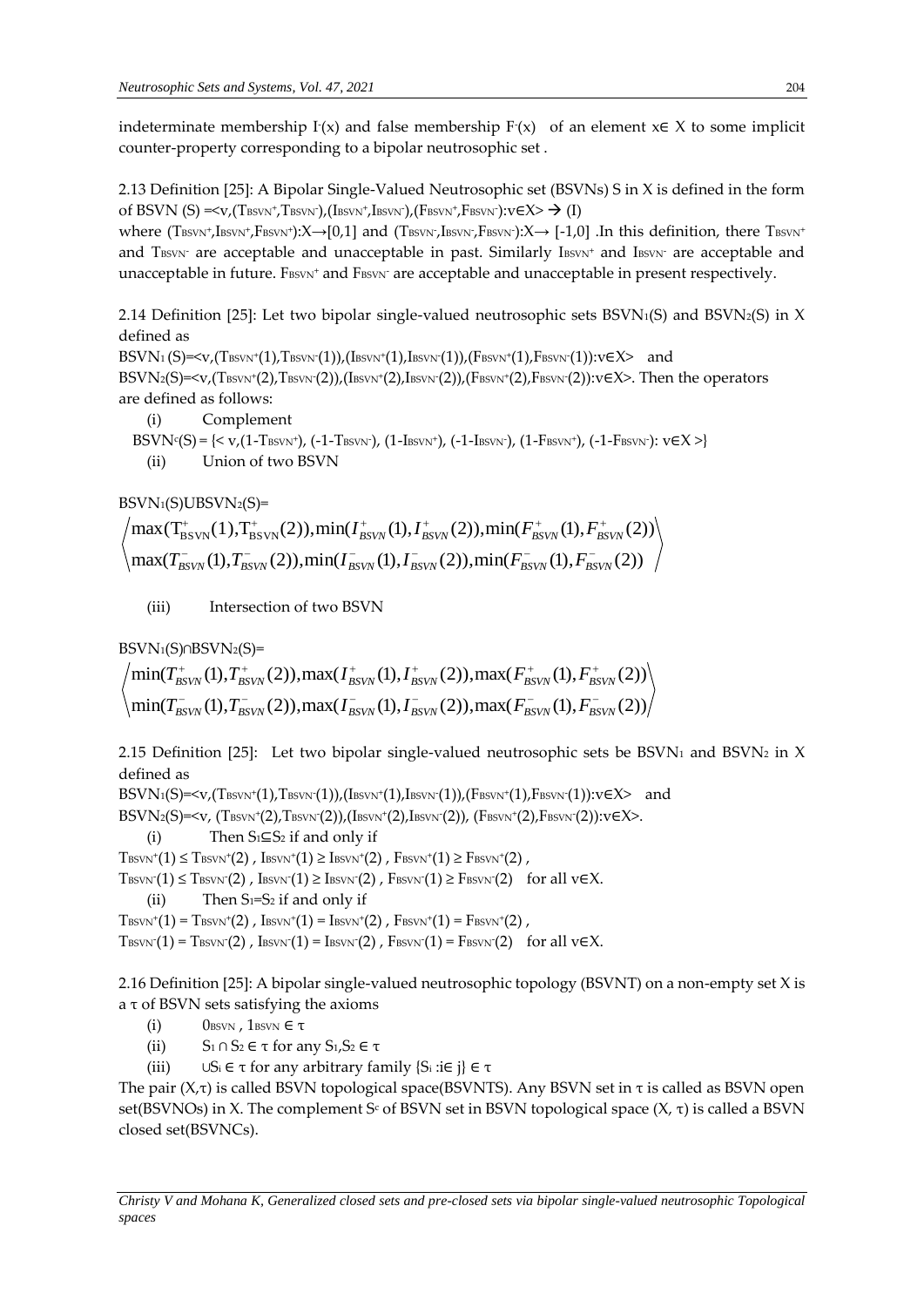2.17 Definition [25]: Let  $(X, \tau)$  be a BSVN topological space (BSVNTS) and

BSVN (S) =<v, (T $_{\rm BSVN}$ +,T $_{\rm BSVN}$ +, (I $_{\rm BSVN}$ +,I $_{\rm BSVN}$ +,F $_{\rm BSVN}$ +,F $_{\rm BSVN}$ +):v $\in$ X> be a BSVN set in X. Then the closure and interior of A is defined as

Int  $(S) = U$  {F: F is a BSVN open set (BSVNOs) in X and F $\subseteq S$ }

Cl (S) =  $\cap$  {F: F is a BSVN closed set (BSVNCs) in X and S⊆F}.

Here cl(S) is a BSVNCs and int (S) is a BSVNOs in X.

- (a) S is a BSVNCs in X iff cl  $(S) = S$ .
- (b) S is a BSVNOs in X iff int  $(S) = S$ .

2.18 Proposition [25]: Let BSVNTS of  $(X,\tau)$  and S,T be BSVNs's in X. Then the properties hold:

- i. int  $(S) \subseteq S$  and  $S \subseteq cl(S)$
- ii.  $S \subseteq T \Rightarrow int(S) \subseteq int(T)$
- $S \subseteq T \Rightarrow cl(S) \subseteq cl(T)$ iii.  $int(int(S))=int(S)$
- $cl(cl(S))=cl(S)$
- iv. int(S∩T)=int(S)∩int(T)  $cl(SUT)=cl(S)Ucl(T)$
- v.  $int(1_{\text{BSVN}})=1_{\text{BSVN}}$ 
	- $cl(O_{BSVN})=O_{BSVN}$

3. Bipolar Single-Valued Neutrosophic Generalized Closed Sets

*For our convenience, we take (I) as S = {<x, (T*  $^+_s$ )  $\frac{1}{s}$  (*x*),  $I_{S}^{+}$  $S^+$  (x),  $F^+$  $\frac{1}{s}(x)$ , T<sub>s</sub>  $\frac{1}{s}(x)$ ,  $I_{S}^{-}$  $\frac{1}{s}(x)$ ,  $F\frac{1}{s}$  $S(x)$ :  $x \in X$ .

**3.1 Definition:** A BSVNs S of a BSVNTS (X, τ) is said to be bipolar single-valued neutrosophic generalized closed set (BSVNGCs) if BSVN cl (S)  $\subseteq U$  whenever S  $\subseteq U$  and U is BSVNOs in X.

## **3.2 Definition:** Let 0BSVN and 1BSVN be BSVNS in X defined as

 $0_{\text{BSVN}} = \{ \langle x, 0, 1, 1, -1, 0, 0 \rangle : x \in X \rangle \}$  is said to be Null or Empty bipolar single-valued neutrosophic set. 1BSVN = { $\langle x, 1, 0, 0, 0, -1, -1: x \in X \rangle$ } is said to be Absolute or Unit bipolar single-valued neutrosophic set.

## **3.3 Example:** Let  $X = \{p, q\}$  and

$$
S = \begin{cases} < p, (0.3, 0.5, 0.1, -0.2, -0.4, -0.3) > \\ < q, (0.2, 0.8, 0.2, -0.4, -0.6, -0.9) > \end{cases} \quad T = \begin{cases} < p, (0.4, 0.4, 0.1, -0.1, -0.5, -0.4) > \\ < q, (0.3, 0.7, 0.1, -0.3, -0.6, -0.9) > \end{cases}
$$

Then  $\tau$ = {0 $_{\text{BSVN}}$ , 1 $_{\text{BSVN}}$ , S, T} is a BSVNT on X. The BSVNs

$$
\mathbf{R} = \begin{cases} < p, (0.2, 0.3, 0.7, -0.8, -0.1, -0.3) > \\ < q, (0.3, 0.8, 0.3, -0.4, -0.1, -0.4) > \end{cases}
$$
 is BSWNGCs in X.

**3.4 Definition:** A BSVNs S = {< $\times$ , (T  $^+_S$  $S^+$  (x), I  $S^ _{S}^{+}$  (x), F  $_{S}^{+}$  $S^+$  (x), T  $S^ S^-(x)$ , I $S$  $S^-(x)$ , F $S^ S<sub>S</sub>(x)$ )>:  $x \in X$ } in BSVNTS

( $X$ , τ) is said to be

- (1) Bipolar single-valued neutrosophic semi closed set (BSVNSCs) if BSVN int (BSVN cl (S))  $\subseteq$  S,
- (2) Bipolar single-valued neutrosophic semi open set (BSVNSOs) if  $S \subseteq BSVN$  cl (BSVN int (S)),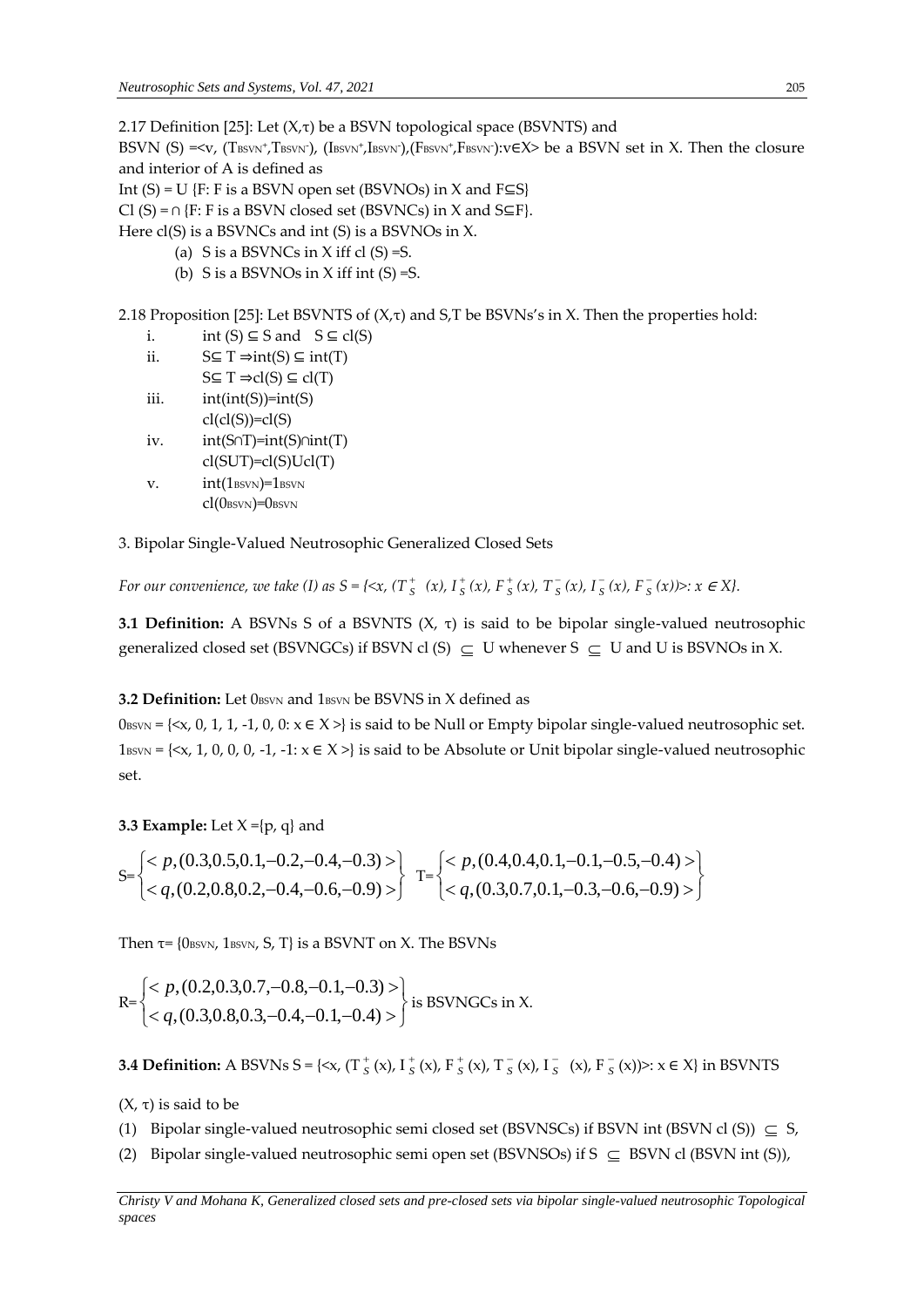- (3) Bipolar single-valued neutrosophic pre-closed set (BSVNPCs) if BSVN cl (BSVN int (S))  $\subseteq$  S,
- (4) Bipolar single-valued neutrosophic pre-open set (BSVNPOs) if  $S \subseteq BSWN$  int (BSVN cl (S)),
- (5) Bipolar single-valued neutrosophic  $\alpha$ -closed set (BSVN  $\alpha$ Cs) if BSVN cl (BSVN int (BSVN cl (S)))  $\subseteq$  S,
- (6) Bipolar single-valued neutrosophic  $\alpha$ -open set (BSVN  $\alpha$ Os) if  $S \subseteq BSWN$  int (BSVN cl (BSVN int (S))),
- (7) Bipolar single-valued neutrosophic semi pre-closed set (BSVNSPCs) if BSVN int (BSVN cl (BSVN int (S)))  $\subseteq$  S,
- (8) Bipolar single-valued neutrosophic semi pre-open set (BSVNSPOs) if  $S \subseteq BSWN$  cl (BSVN int (BSVN cl (S))),
- (9) Bipolar single-valued neutrosophic regular open set (BSVNROs) if S = BSVN int (BSVN cl (S)),
- (10) Bipolar single-valued neutrosophic regular closed set (BSVNRCs) if S = BSVN cl (BSVN int (S)).

**3.5 Definition:** Let (X, τ) be BSVNTS and S be BSVNs in X. Then the bipolar single-valued neutrosophic generalized interior and bipolar single-valued neutrosophic generalized closure are denoted by

- (1) BSVNG int (S) =  $\cup$  {G / G is a BSVNGOs in X and G  $\subseteq$  S}
- (2) BSVNG cl (S) =  $\bigcap \{K / K \text{ is a BSVNGCs in } X \text{ and } S \subseteq K\}$

**3.6 Definition:** Let (X, τ) be any BSVNTS and let S and T be BSVNs in X. Then the bipolar single-valued neutrosophic generalized closure operator satisfies the properties:

- 1. S  $\subseteq$  BSVN cl(S)
- 2. BSVN int(S)  $\subseteq$ S
- 3.  $S \subseteq T \implies BSVN \text{ cl}(S) \subseteq BSVN \text{ cl}(T)$
- 4.  $S \subseteq T \implies BSVN \text{ int}(S) \subseteq BSVN \text{ int}(T)$
- 5. BSVN  $cl(S \cup T)$ = BSVN  $cl(S) \cup BSWN cl(T)$
- 6. BSVN int( $S \cap T$ )= BSVN int(S)  $\cap$  BSVN int(S)
- 7. (BSVN  $cl(S)$ ) $c = BSVN$  int(S $c$ )
- 8. (BSVN  $cl(S)$ )<sup>c</sup> = BSVN int(S<sup>c</sup>)

Proof:

- 1. BSVN cl(S) =  $\bigcap \{K/K \text{ is a BSVNGCs in } X \text{ and } S \subseteq K\}$ . Thus  $S \subseteq BSVN$  cl(S).
- 2. BSVNG int (S) =  $\cup$  {G / G is a BSVNGOs in X and G  $\subseteq$  S}. Thus BSVN int(S)  $\subseteq$  S.
- 3. BSVN  $cl(T) = \bigcap \{K / K \text{ is a BSVNGCs in } X \text{ and } T \subseteq K\},\$

```
\supseteq \bigcap \{K/K \text{ is a BSVNGCs in } X \text{ and } S \subseteq K\},
```
- $\supseteq$  BSVN cl(S). Thus BSVN cl(S)  $\subseteq$  BSVN cl(T).
- 4. BSVN int (T) =  $\cup$  {G / G is a BSVNGOs in X and G  $\subseteq$  T},

 $\supseteq \cup \{G/G \text{ is a BSVNGOs in } X \text{ and } G \subseteq S\},$ 

- $\supseteq$  BSVN int (S). Thus BSVN int (S)  $\subseteq$  BSVN int (T).
- 5. BSVN cl(S $\cup$ T)=  $\cap$ {K / K is a BSVNGCs in X and S $\cup$ T $\subseteq$ K},

(  $\cap$  {K / K is a BSVNGCs in X and S  $\subseteq$  K})  $\cup$  (  $\cap$  {K / K is a BSVNGCs in X and T  $\subseteq$  K}),

= BSVN cl(S)  $\cup$  BSVN cl(T). Thus BSVN cl(S $\cup$ T)= BSVN cl(S)  $\cup$  BSVN cl(T).

*Christy V and Mohana K, Generalized closed sets and pre-closed sets via bipolar single-valued neutrosophic Topological spaces*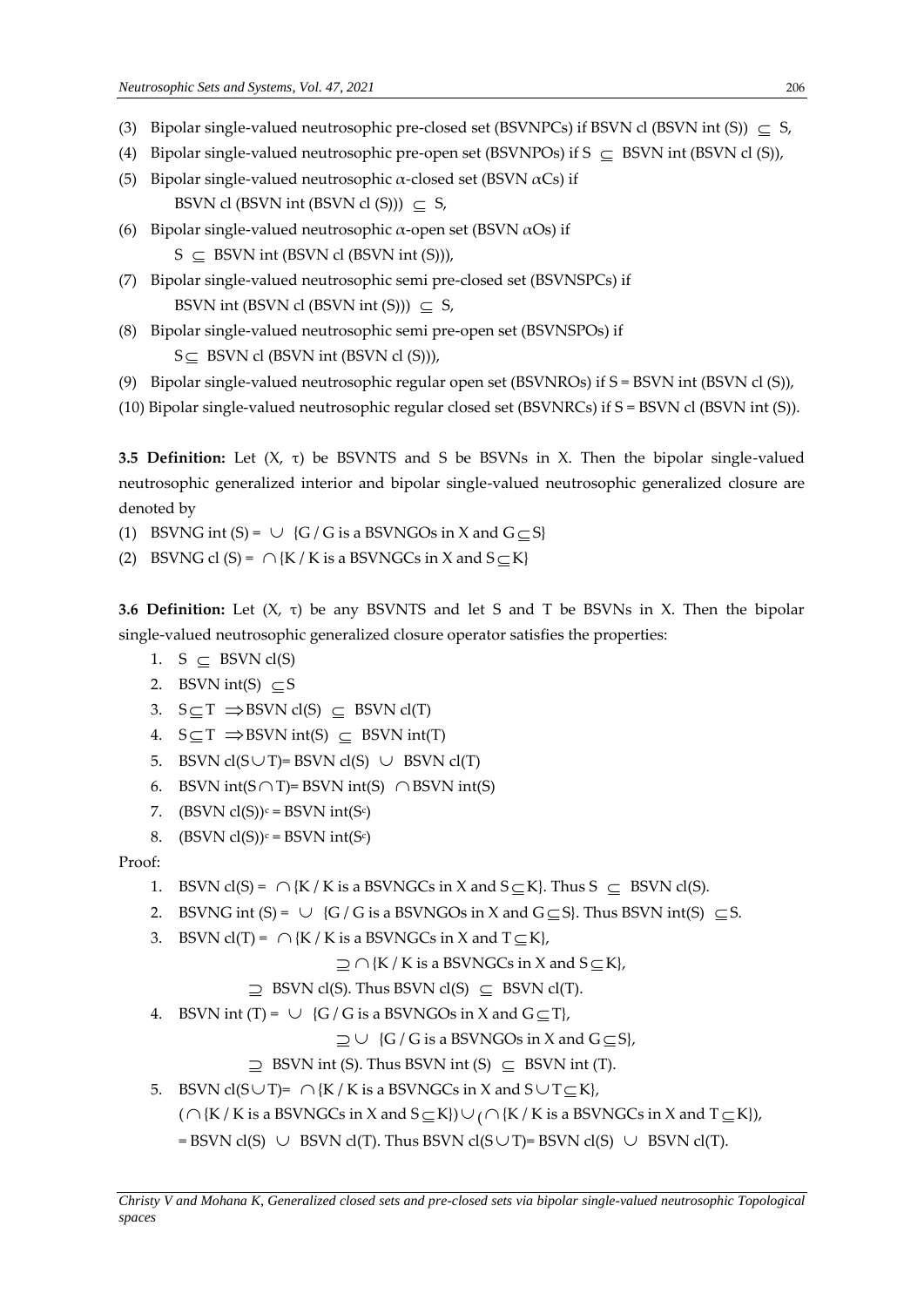- 6. BSVN int( $S \cap T$ )=  $\cup$  {G / G is a BSVNGOs in X and G  $\subseteq$  S  $\cap$  T }, ( $\cup$  {G / G is a BSVNGOs in X and G  $\subseteq$  S})  $\cap$  ( $\cup$  {G / G is a BSVNGOs in X and G  $\subseteq$  T}),  $=$  BSVN int(S)  $\cap$  BSVN int(S). Thus BSVN int(S $\cap$  T)= BSVN int(S)  $\cap$  BSVN int(S).
- 7. (BSVN cl(S)) =  $\bigcap \{K/K \text{ is a BSVNGCs in } X \text{ and } S \subseteq K\}$ , (BSVN cl(S))<sup>c</sup> =  $\bigcap \{ K^c / K^c \text{ is a BSVNGCs in } X \text{ and } S^c \subseteq K^c \}$ ,  $=$  BSVN int(S<sup>c</sup>). Thus (BSVN cl(S))<sup>c</sup> = BSVN int(S<sup>c</sup>).
- 8. BSVNG int  $(S) = \cup \{G/G \text{ is a BSVNGOs in } X \text{ and } G \subseteq S\}$ ,
- 9. (BSVNG int (S))<sup>c</sup> =  $\cup$  {G / G is a BSVNGOs in X and G<sup>c</sup>  $\subseteq$  S<sup>c</sup>}= BSVN int(S<sup>c</sup>) Thus (BSVN  $cl(S)<sup>c</sup> = BSVN$  int(S $c$ ).

**3.6 Definition:** Let (X, τ) be a BSVNTS and S be a BSVNs in X. The bipolar single-valued neutrosophic pre interior of S and denoted by BSVN pint (S) and bipolar single-valued neutrosophic pre-closure of S is denoted by BSVN pcl (S).

- (1) BSVN pint (S) =  $\cup$  {G / G is a BSVNPOs in X and G  $\subseteq$  S}
- (2) BSVN pcl (S) =  $\bigcap \{K / K \text{ is a BSVNPCs in } X \text{ and } S \subseteq K\}$

**3.7 Result 3.21:** Let A be BSVNs of a BSVNTS (X, τ), then

(1). BSVN pcl  $(S) = S \cup BSWN$  cl  $(BSVN$  int  $(S)$ ),

(2). BSVN pint  $(S) = S \cap B$  BSVN int (BSVN cl  $(S)$ ).

**3.8 Definition:** Let S be BSVNs of a BSVNTS  $(X, \tau)$ . Then the bipolar single-valued neutrosophic semi interior of S (BSVN sint (S)) and bipolar single-valued neutrosophic semi closure of S (BSVN scl (S)) are defined by

(1) BSVN sint (S) =  $\cup$  {G / G is a BSVNSOs in X and G  $\subseteq$  S}

(2) BSVN scl (S) =  $\bigcap \{K / K \text{ is a BSVNSCs in } X \text{ and } S \subseteq K\}$ 

**3.9 Result:** Let S be BSVNs of a BSVNTS (X, τ), then

(1) BSVN scl  $(S) = S \cup BSVN$  int (BSVN cl  $(S)$ ),

(2). BSVN sint  $(S) = S \cap B$  BSVN cl (BSVN int  $(S)$ ).

**3.10 Definition:** Let S be BSVNs of a BSVNTS  $(X, \tau)$ . Then the bipolar single-valued neutrosophic alpha interior of S (BSVN αint (S) and bipolar single-valued neutrosophic alpha closure of S (BSVN  $\alpha$ cl (S)) is defined by

(1) BSVN  $\alpha$ int (S) =  $\cup$  {G / G is a BSVN $\alpha$ Os in X and G  $\subseteq$  S}

(2) BSVN  $\alpha$ cl (S) =  $\bigcap$  {K / K is a BSVN $\alpha$ Cs in X and S  $\subseteq$  K}

## **3.11 Result:** Let S be BSVNs of a BSVNTS (X, τ), then

- (1) BSVN  $\alpha$ cl (S) = S  $\bigcup$  BSVN cl (BSVN int (BSVN cl (S))),
- (2) BSVN  $\alpha$ int (S) = S  $\bigcap$  BSVN int (BSVN cl (BSVN int (S))).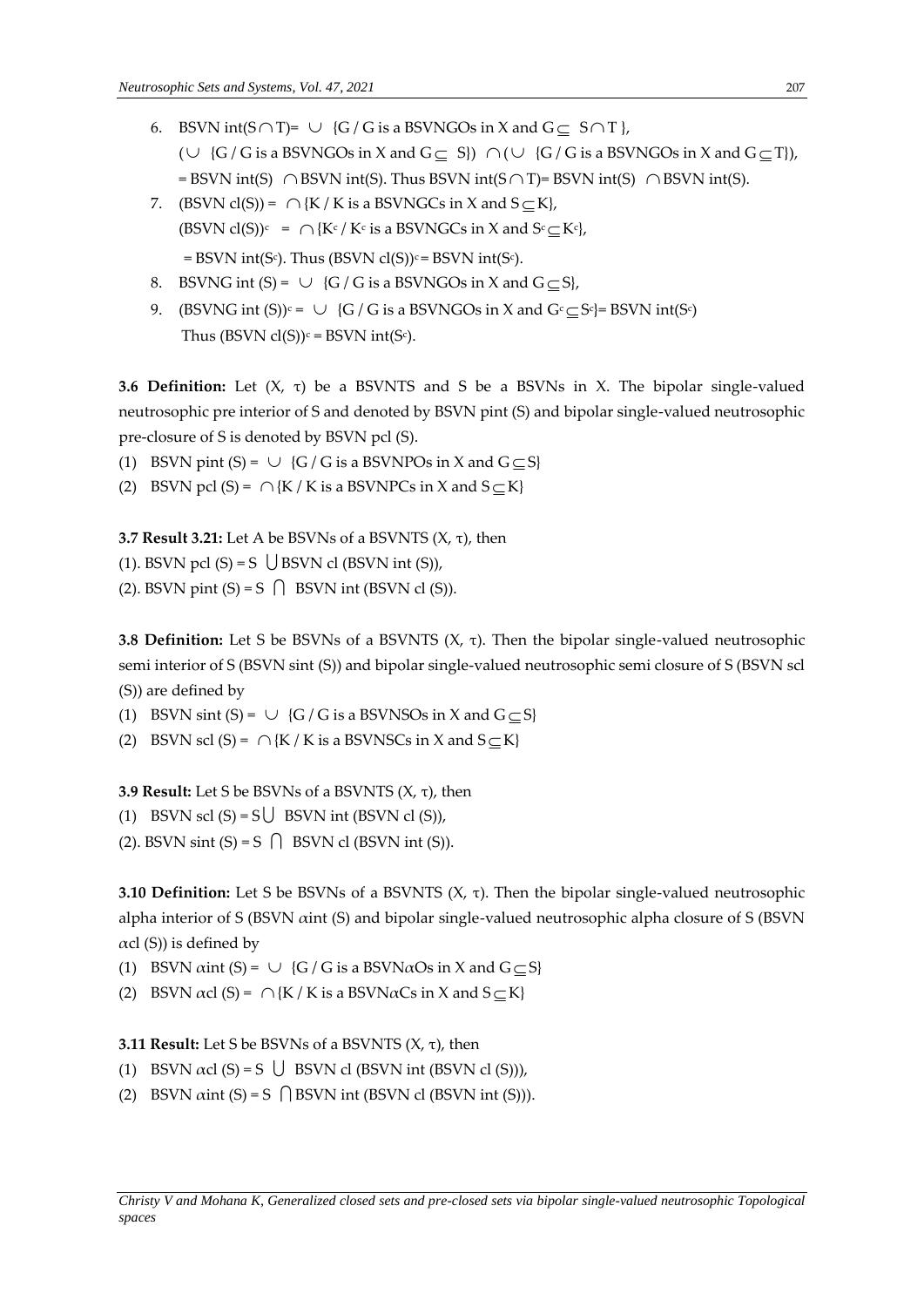**3.12 Definition:** Let A be BSVNs of a BSVNTS (X, τ). Then the bipolar single-valued neutrosophic semi-pre interior of S (BSVN spint (S)) and bipolar single-valued neutrosophic semi-pre closure of S (BSVN spcl (S)) are defined by

- (1) BSVN spint  $(S) = \cup \{G/G \text{ is a BSVNSPOs in } X \text{ and } G \subseteq S\}$
- (2) BSVN spcl (S) =  $\bigcap \{K/K \text{ is a BSVNSPCs in } X \text{ and } S \subseteq K\}$

**3.13 Definition:** A BSVNs S of a BSVNTS (X, τ) is said to be bipolar single-valued neutrosophic generalized semi closed set (BSVNGSCS) if BSVN scl (S)  $\subseteq U$  whenever  $S \subseteq U$  and U is BSVNOs in X.

**3.14 Definition:** A BSVNs S of a BSVNTS (X, τ) is said to be bipolar single-valued neutrosophic alpha generalized closed set (BSVN  $\alpha$ GCS) if BSVN  $\alpha$ cl (S)  $\subseteq$  U whenever S  $\subseteq$  U and U is BSVNOs in X.

**3.15 Definition:** A BSVNs S of a BSVNTS (X, τ) is said to be bipolar single-valued neutrosophic generalized semi-pre closed set (BSVNGSPCs) if BSVN spcl (S)  $\subseteq U$  whenever S  $\subseteq U$  and U is BSVNOs in X.

**3.16 Definition:** Let {A<sub>i</sub>: i ∈ J} be an arbitrary family of BSVNs in X. Then

(1).  $\bigcap$  S<sub>i</sub>= {<x, min (T<sub>s</sub><sup>+</sup>)  $\int_{S_i}^+(x)$ ), max (I $\int_S^+$ *i S* (x)), max (F  $\int_{S_i}^{\tau} (x)$ ,

> min (T $_{S}^{-}$  $\int_{S_i}^{\cdot}$  (x)), max (I $\int_{S_i}^{\cdot}$ *i S* (x)), max (F *i S* (x))>}

(2).  $\bigcup A = \{ \langle x, \max(T_{S}^+) \rangle \}$ <sup>+</sup><sub>S<sub>i</sub></sub> (x)), min (I<sup>+</sup><sub>S</sub> *i S* (x)), min (F  $\int_{S_i}^{\tau} (x)$ ,

> $max(T<sub>s</sub><sup>-</sup>)$  $\bar{s}_{s}$ <sup>(x)</sup>),min (I $\bar{s}$ *i S* (x)), min (F  $\int_{S_i}^{\infty} (x)$

**3.18 Corollary:** Let S, T, M and N be bipolar single-valued neutrosophic set in X. Then (1) S  $\subseteq$  T and M  $\subseteq$  N  $\Rightarrow$  S
U
M  $\subseteq$  T
U
N and S  $\cap$  M  $\subseteq$  T  $\cap$  N (2)  $S \subseteq T$  and  $S \subseteq M \implies S \subseteq T \cap M$ (3) S $\subseteq$ M and T $\subseteq$ M $\Rightarrow$ S $\bigcup$ T $\subseteq$ M (4)  $S \subseteq T$  and  $T \subseteq M \implies S \subseteq M$  $(5)$   $(S \cup T)^{c} = S^{c} \cap T^{c}$ (6) (S $\bigcap$  T ) $c=$ Sc $\bigcup$  T c  $(7) S \subseteq T \implies T^c \subseteq S^c$ (8) (S<sup>c</sup> ) <sup>c</sup>=S (9)  $0^{C}_{B}$  $\sum_{BSVN}$  =1  $_{BSVN}$ 

 $(10)$  1<sup>*C*</sup><sub>*B*</sub>  $\sum_{BSVN}$  = 0  $_{BSVN}$ 

*Christy V and Mohana K, Generalized closed sets and pre-closed sets via bipolar single-valued neutrosophic Topological spaces*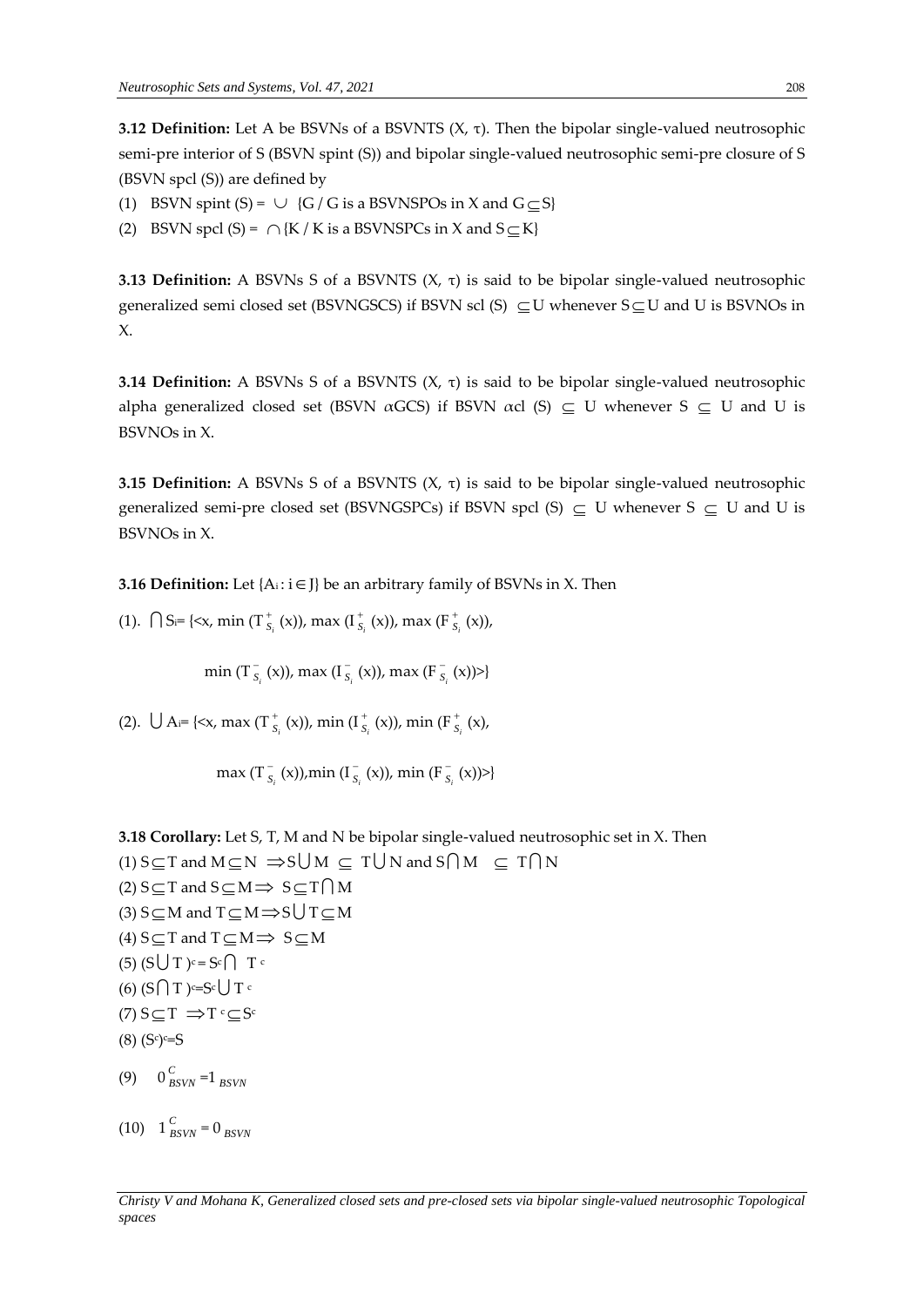Proof: The proof is obvious.

**3.19 Theorem:** Every bipolar single-valued neutrosophic closed set is bipolar single-valued neutrosophic generalized closed set.

Proof. Let S be BSVNCs in X. Suppose U is BSVNOs in X, such that  $S \subseteq U$ . Then BSVN cl  $(S) = S \subseteq U$ . Hence S is BSVNGCs in X.

**3.20 Remark:** The converse of the above theorem is not true which is shown in the example.

**3.21 Example:** Let  $X = \{p, q\}$  and

$$
S = \begin{cases}  \\  \end{cases} \quad T = \begin{cases}  \\  \end{cases}
$$

Then  $\tau$ = {0 $_{\text{BSVN}}$ , 1 $_{\text{BSVN}}$ , S, T} is a BSVNT on X. The BSVNs

$$
\mathsf{R} = \begin{cases} < p, (0.2, 0.3, 0.7, -0.8, -0.1, -0.3) > \\ < q, (0.3, 0.8, 0.3, -0.4, -0.1, -0.4) > \end{cases}
$$
 is BSWNGCs in X but not BSWNCs in X.

**3.22 Remark:** The Intersection of two BSVNGCs is need not be true. Shown in the following example.

**3.23 Example:** Let  $X = \{p, q\}$  and

$$
S = \begin{cases} < p, (0.3, 0.5, 0.1, -0.2, -0.4, -0.3) > \\ < q, (0.2, 0.8, 0.2, -0.4, -0.6, -0.9) > \end{cases} \quad T = \begin{cases} < p, (0.4, 0.4, 0.1, -0.1, -0.5, -0.4) > \\ < q, (0.3, 0.7, 0.1, -0.3, -0.6, -0.9) > \end{cases}
$$

Then  $\tau$ = {0 $_{\text{BSVN}}$ , 1 $_{\text{BSVN}}$ , S, T} is a BSVNT on X. The BSVNs

$$
\begin{array}{ccc}\n\text{R=} & \begin{cases}\n& p, (0.2, 0.3, 0.7, -0.8, -0.1, -0.3) > \\
& < q, (0.3, 0.8, 0.3, -0.4, -0.1, -0.4) > \n\end{cases} & \text{V=} & \begin{cases}\n& p, (0.6, 0.6, 0.9, -0.9, -0.5, -0.6) > \\
& < q, (0.7, 0.3, 0.9, -0.7, -0.1, -0.1) > \n\end{cases} & \text{are}\n\end{array}
$$

BSVNGCs in X but R∩V is not BSVNGCs in X**.**

**3.24 Proposition:** Let (X, τ) be BSVNTS. If S is a bipolar single-valued neutrosophic generalized closed set and  $S \subseteq T \subseteq BSVN$  cl (S) then T is bipolar single-valued neutrosophic generalized closed set.

Proof: Let G be a bipolar single-valued neutrosophic open set in (X, τ), such that T  $\subseteq$  G. Since S  $\subseteq$  T, S $\subseteq$ G. Now S is a bipolar single-valued neutrosophic generalized closed set and BSVN cl (S)  $\subseteq$ G. But BSVN cl (T)  $\subseteq$  BSVN cl (S). Since BSVN cl (T)  $\subseteq$  BSVN cl (S)  $\subseteq$  G. BSVN cl (T)  $\subseteq$  G. Hence T is a bipolar single-valued neutrosophic generalized closed set.

*Christy V and Mohana K, Generalized closed sets and pre-closed sets via bipolar single-valued neutrosophic Topological spaces*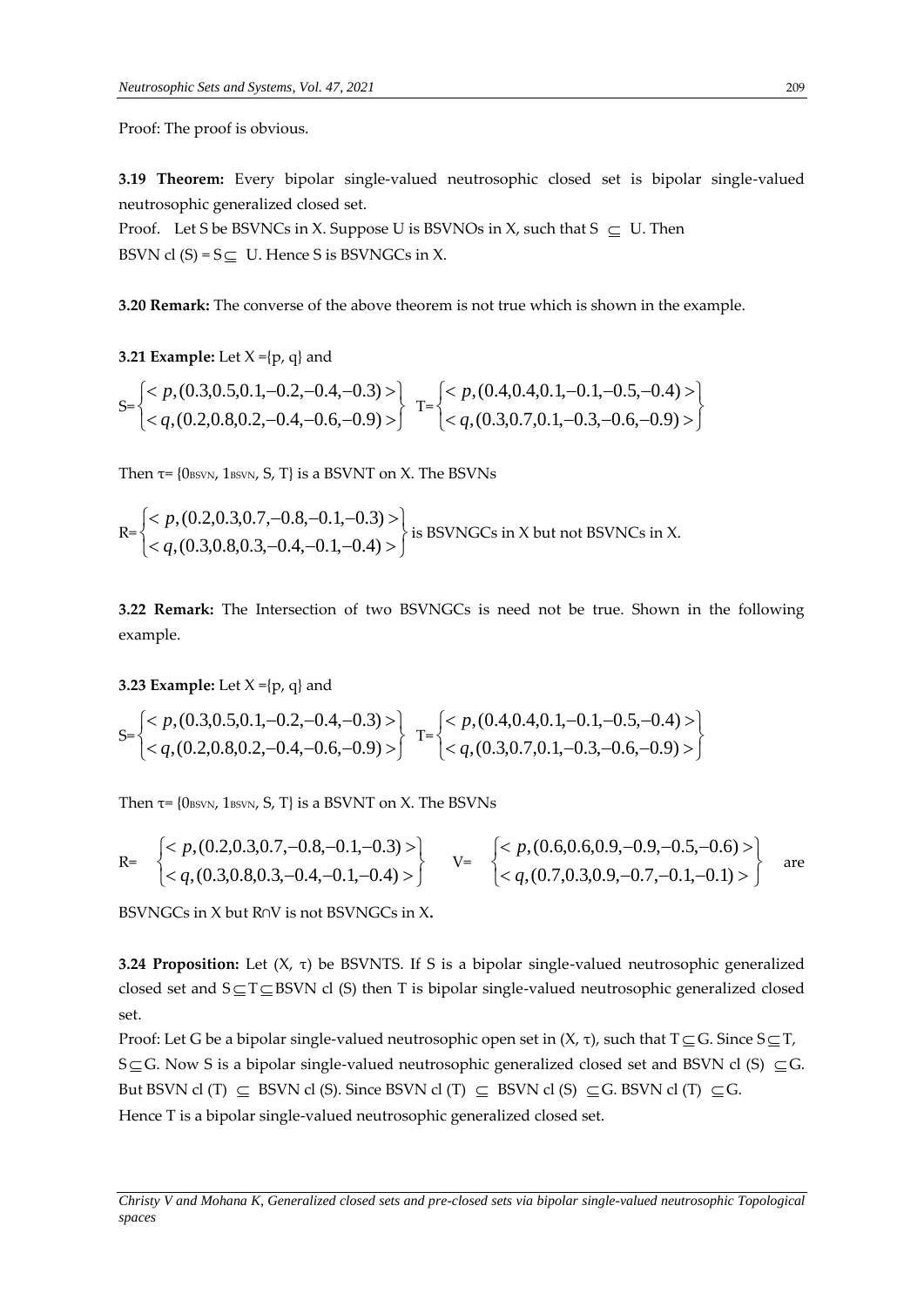**3.25 Proposition:** Let (X, τ) be BSVNTS and a BSVNs S is a bipolar single-valued neutrosophic generalized open if and only if  $T \subseteq BSVN$  int (S) whenever T is bipolar single-valued neutrosophic closed set and  $T \subseteq S$ .

Proof: Let S is a bipolar single-valued neutrosophic generalized open set and T be a bipolar single-valued neutrosophic closed set, such that  $T \subseteq S$ . Now  $T \subseteq S \implies S^c \subseteq T^c$  and  $S^c$  is a bipolar single-valued neutrosophic generalized closed set implies that BSVN cl (S<sup>c</sup>)  $\subseteq$  T<sup>c</sup>. (i.e)  $T=(T^c)^c\subseteq (BSVN \; cl(S^c))^c$ . But  $(BSVN \; cl \; (S^c))^c = BSVN \; int \; (S)$ . Thus  $T\subseteq BSVN \; int \; (S)$ .

Conversely, suppose that S be a bipolar single-valued neutrosophic set, such that  $T \subseteq BSVN$ int(S) whenever T is bipolar single-valued neutrosophic closed and  $T \subseteq S$ . Let  $S^c \subseteq T$  whenever T is bipolar single-valued neutrosophic open. Now  $S^c \subseteq T \implies T^c \subseteq S$ . Hence by the assumption,  $T^c \subseteq BSWN$  int (S). (i.e) (BSVN int (S))<sup>c</sup>  $\subseteq T$ . But (BSVN int (S))<sup>c</sup> = BSVN cl (S<sup>c</sup>). Hence (BSVN int (S))<sup>c</sup>  $\subseteq$  BSVN cl (S<sup>c</sup>). (i.e) S<sup>c</sup> is bipolar single-valued neutrosophic generalized closed set. Therefore, S is bipolar single-valued neutrosophic generalized open set. Hence proved.

**3.26 Proposition:** If BSVN int  $(S) \subseteq T \subseteq S$  and if S is bipolar single-valued neutrosophic generalized open set then T is also bipolar single-valued neutrosophic generalized open set.

Proof: Now  $S^c \subseteq T^c \subseteq (BSVN \text{ int } (S))^c = BSVN \text{ cl } (S^c)$ . As S is a bipolar single-valued neutrosophic generalized open, S<sub>°</sub> is bipolar single-valued neutrosophic generalized closed set. Then by the proposition 3.24, T is bipolar single-valued neutrosophic generalized open set. Hence Proved.

#### *4. Bipolar Single-Valued Neutrosophic Generalized Pre-Closed Set*

**4.1 Definition:** A BSVNs S is said to be bipolar single-valued neutrosophic generalized pre-closed set (BSVNGPCs) in  $(X, \tau)$  if BSVN pcl  $(S) \subseteq U$  whenever  $S \subseteq U$  and U is BSVNOs in X. The family of all BSVNGPCs's of a BSVNTS (X, τ) is denoted by BSVNGPC (X).

#### **4.2 Example:** Let  $X = \{p, q\}$  and

$$
S = \begin{cases} < p, (0.1, -0.7), (0.3, -0.8), (0.5, -0.1) > \\ < q, (0.2, 0.4, 0.6, -0.8, -0.2, -0.4) > \end{cases} \quad T = \begin{cases} < p, (0.1, 0.2, 0.3, -0.7, -0.9, -0.9) > \\ < q, (0.4, 0.3, 0.6, -0.1, -0.3, -0.5) > \end{cases}
$$

Then  $\tau$ = {0 $_{\text{BSVN}}$ , 1 $_{\text{BSVN}}$ , S, T} is a BSVNT on X. The BSVNs

$$
\mathsf{R} = \begin{cases} < p, (0.8, 0.7, 0.8, -0.7, -0.2, -0.3) > \\ < q, (0.1, 0.7, 0.9, -0.2, -0.7, -0.2) > \end{cases} \text{ is BSWNGPCs in X.}
$$

#### **4.3 Theorem:**

- (1) Every bipolar single-valued neutrosophic closed set is bipolar single-valued neutrosophic generalized pre-closed set.
- (2) Every bipolar single-valued neutrosophic generalized closed set is bipolar single-valued neutrosophic generalized pre-closed set.

*Christy V and Mohana K, Generalized closed sets and pre-closed sets via bipolar single-valued neutrosophic Topological spaces*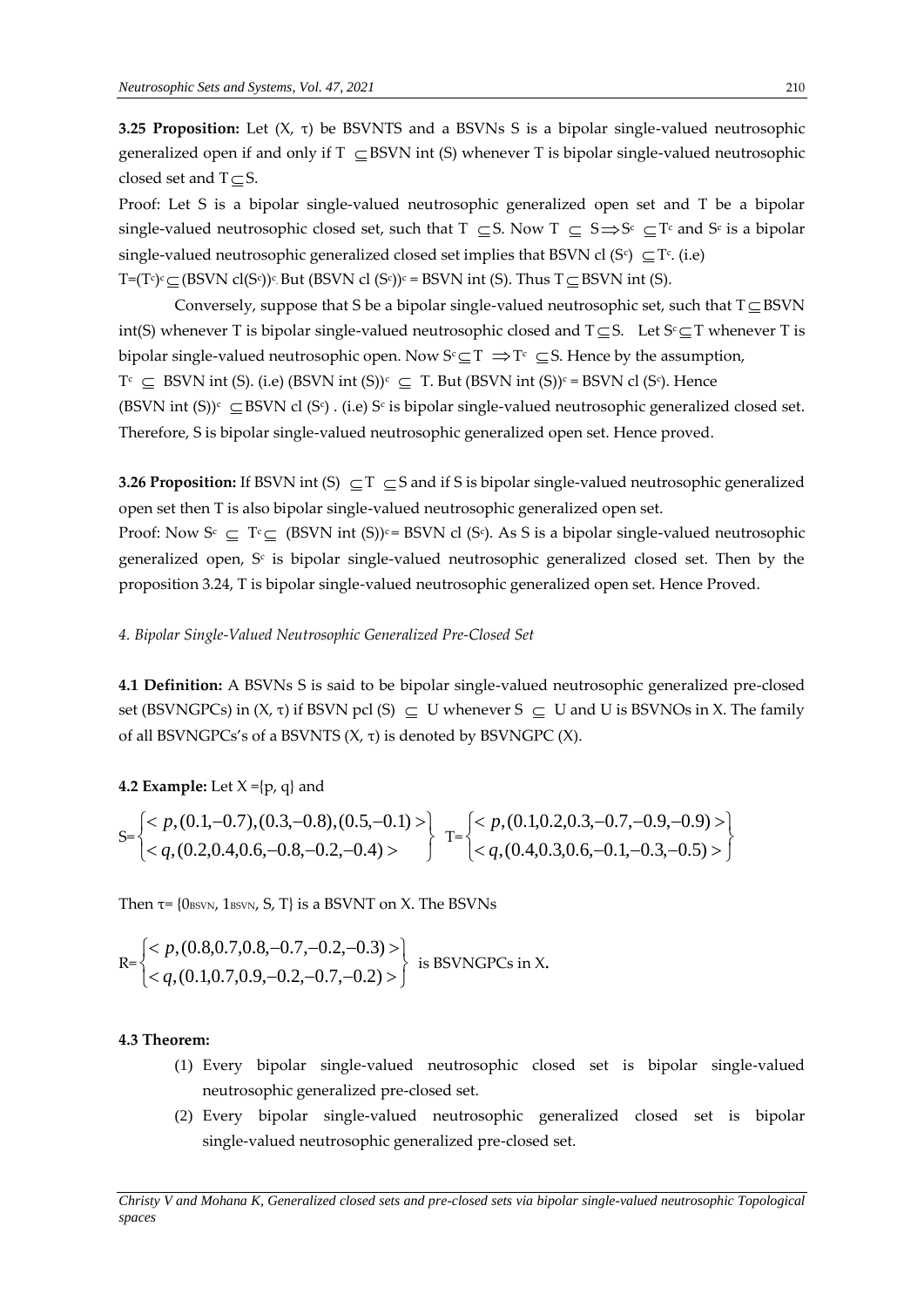- (3) Every bipolar single-valued neutrosophicα closed set is bipolar single-valued neutrosophic generalized pre-closed set.
- (4) Every bipolar single-valued neutrosophic regular closed set is bipolar single-valued neutrosophic generalized pre-closed set.
- (5) Every bipolar single-valued neutrosophic pre-closed set is bipolar single-valued neutrosophic generalized pre-closed set.
- (6) Every bipolar single-valued neutrosophicα generalized closed set is bipolar single-valued neutrosophic generalized pre-closed set.
- (7) Every bipolar single-valued neutrosophic generalized pre-closed set is bipolar single-valued neutrosophic semi-pre closed set.
- (8) Every bipolar single-valued neutrosophic generalized pre-closed set is bipolar single-valued neutrosophic generalized semi-pre closed set.

Proof. (1) Let S be BSVNCs in X and let S  $\subseteq U$  and U be BSVNOs in X. Since BSVN pcl (S)  $\subseteq$ BSVN cl (S) and S is BSVNCs in X, BSVN pcl (S)  $\subseteq$  BSVN cl (S) = S  $\subseteq$  U. Therefore S is BSVNGPCs in X.

(2) Let S be BSVNGCs in X and let  $S \subseteq U$  and U is BSVNOs in  $(X, \tau)$ . Since BSVN pcl (S)  $\subseteq$  BSVN cl (S) and by hypothesis, BSVN pcl (S)  $\subseteq$  U. Therefore S is BSVNGPCs in X.

(3) Let S be BSVN  $\alpha$ CS in X and let S  $\subseteq$  U and U be BSVNOs in X. By hypothesis, BSVN cl (BSVN int (BSVN cl (S)))  $\subseteq S$ . Since  $S \subseteq B$ SVN cl (S); BSVN cl (BSVN int (S))  $\subseteq$  BSVN cl (BSVN int (BSVN cl (S)))  $\subseteq$  S. Hence BSVN pcl (S)  $\subseteq$  S  $\subseteq$  U. Therefore S is BSVNGPCs in X.

(4) Let S be a BSVNRCs in X. By Definition  $S = BSWN$  cl (BSVN int (S)). This implies BSVN cl  $(S)$  = BSVN cl  $(BSWN$  int  $(S)$ ). Therefore BSVN cl  $(S)$  = S. (i.e) S is BSVNCs in X. S is BSVNGPCs in X.

(5) Let S be BSVNPCs in X and let  $S \subseteq U$  and U is BSVNOs in X. By Definition, BSVN cl (BSVN int (S))  $\subseteq$  S. This implies BSVN pcl (S) = S  $\bigcup$  BSVN cl (BSVN int (S))  $\subseteq$  S. Therefore BSVN pcl  $(S) \subseteq U$ . Hence S is BSVNGPCs in X.

(6) Let S be BSVN  $\alpha$ GCs in X and let S  $\subseteq$  U and U is BSVNOs in (X, τ). By Result 3.11,

SU BSVN cl (BSVN int (BSVN cl (S)))  $\subseteq U$ . This implies BSVN cl (BSVN int (BSVN cl (S)))  $\subseteq U$ and BSVN cl (BSVN int (S))  $\subseteq U$ . Thus BSVN pcl (S) = S $\bigcup$  BSVN cl (BSVN int (S))  $\subseteq U$ . Hence S is BSVNGPCs in X.

(7) Let S be BSVNGPCs in X, this implies BSVN pcl (S)  $\subseteq$  U whenever S  $\subseteq$  U and U is BSVNOs in X. By hypothesis BSVN cl (BSVN int  $(S)$ )  $\subseteq S$ . Therefore

BSVN int (BSVN cl (BSVN int (S)))  $\subseteq$  BSVN int (S)  $\subseteq$  S. Therefore

BSVN int (BSVN cl (BSVN int (S)))  $\subseteq$  S. Hence S is BSVNSPCs in X.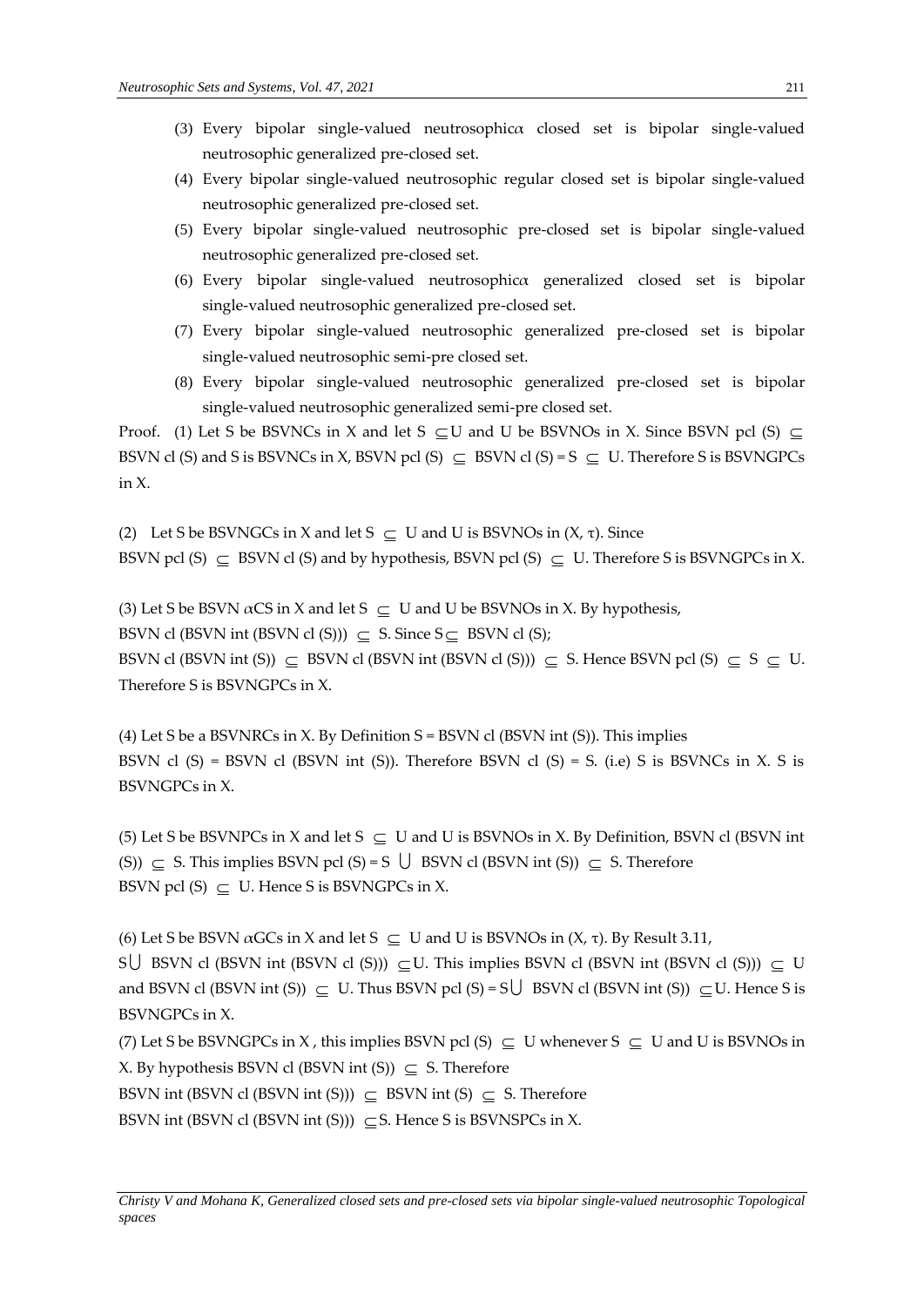(8) Let s be BSVNGPCsin X and let  $S \subseteq U$  and U is BSVNOs in X. By hypothesis

BSVN cl (BSVN int (S))  $\subseteq$  S  $\subseteq$  U. Therefore

BSVN int (BSVN cl (BSVN int (S)))  $\subseteq$  BSVN int (S)  $\subseteq$  U. This implies BSVN spcl (S)  $\subseteq$  U whenever  $S \subseteq U$  and U is BSVNOs in X. Therefore S is BSVNGSPCs in X.

**4.4 Remark:** The converse of the above theorem 4.3 (1-8) is not true which is shown in the example.

### **4.5 Example:**

(1) Let  $X = \{p, q\}$  and

$$
S = \begin{cases} < p, (0.1, 0.3, 0.5, -0.7, -0.8, -0.1) > \\ < q, (0.2, 0.4, 0.6, -0.8, -0.2, -0.4) > \end{cases} \quad T = \begin{cases} < p, (0.1, 0.2, 0.3, -0.7, -0.9, -0.9) > \\ < q, (0.4, 0.3, 0.6, -0.1, -0.3, -0.5) > \end{cases}
$$

Then  $\tau$ = {0 $_{\text{BSVN}}$ , 1 $_{\text{BSVN}}$ , S, T} is a BSVNT on X. The BSVNs

$$
R = \begin{cases}  \\  \end{cases}
$$
 is BSWNGPCs in X but not BSWNCs in X.

(2) Let  $X = \{p, q\}$  and

$$
S = \begin{cases}  \\  \end{cases} \quad T = \begin{cases}  \\  \end{cases}
$$

Then  $\tau$ = {0 $_{\text{BSVN}}$ , 1 $_{\text{BSVN}}$ , S, T} is a BSVNT on X. The BSVNs

$$
R = \begin{cases} < p, (0.1, 0.5, 0.4, -0.5, -0.3, -0.1) > \\ < q, (0.1, 0.6, 0.5, -0.2, -0.1, -0.3) > \end{cases}
$$
 is BSWNGPCs in X but not BSWNGCs in X.

(3) Let  $X = \{p, q\}$  and

$$
S = \begin{cases} < p, (0.5, 0.4, 0.1, -0.6, -0.5, -0.4) > \\ < q, (0.5, 0.1, 0.1, -0.3, -0.1, -0.2) > \end{cases} \quad T = \begin{cases} < p, (0.4, 0.5, 0.3, -0.6, -0.3, -0.1) > \\ < q, (0.2, 0.3, 0.6, -0.4, -0.2, -0.1) > \end{cases}
$$

Then  $\tau$ = {0 $_{\text{BSVN}}$ , 1 $_{\text{BSVN}}$ , S, T} is a BSVNT on X. The BSVNs

$$
\mathsf{R} = \begin{cases} < p, (0.1, 0.5, 0.5, -0.7, -0.3, -0.4) > \\ < q, (0.5, 0.9, 0.2, -0.3, -0.2, -0.1) > \end{cases}
$$
 is BSVNGPCs in X but not BSVNGCs in X.

(4) Let  $X = \{p, q\}$  and

$$
S = \begin{cases}  \\  \end{cases} \quad T = \begin{cases}  \\  \end{cases}
$$

*Christy V and Mohana K, Generalized closed sets and pre-closed sets via bipolar single-valued neutrosophic Topological spaces*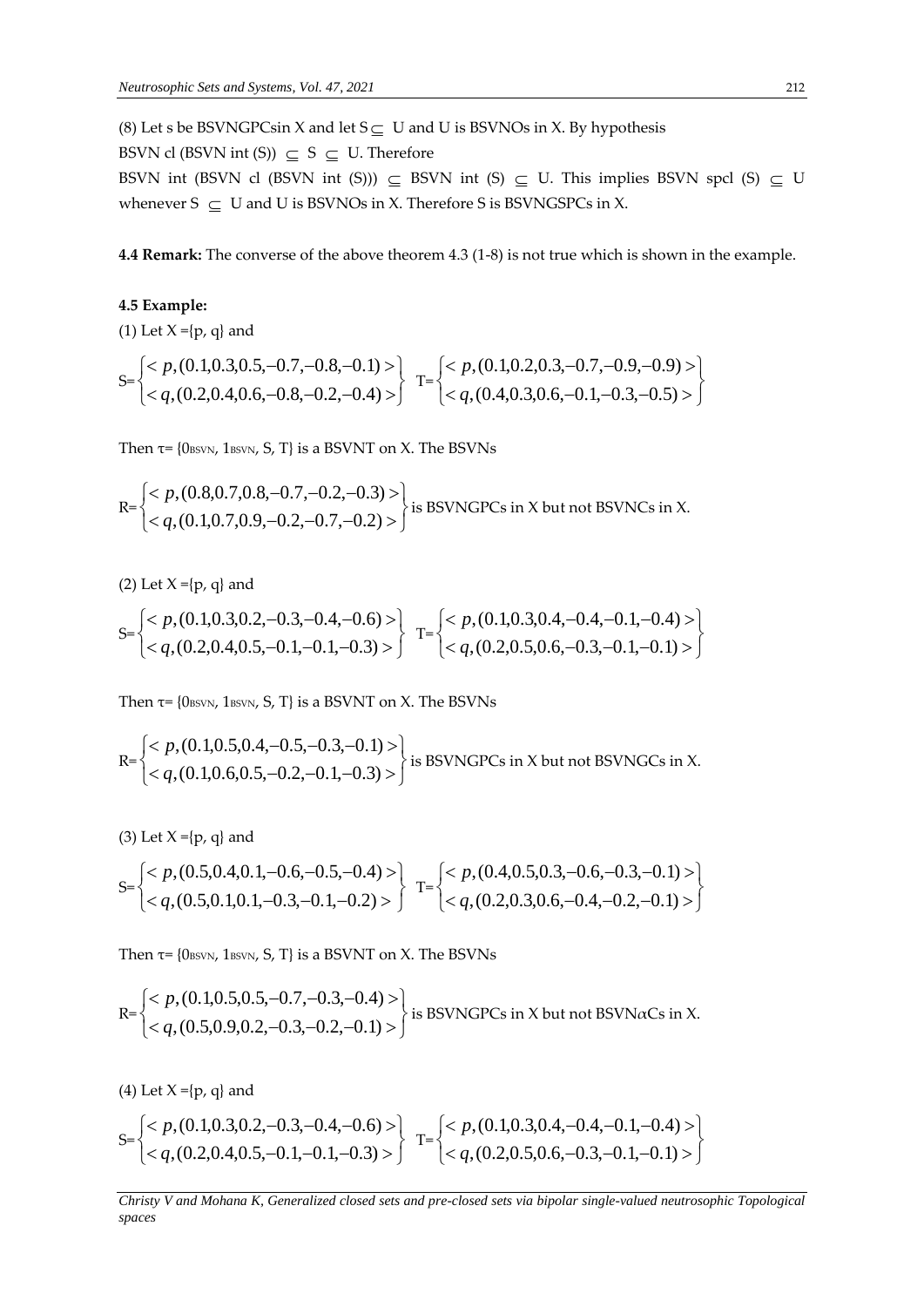Then  $\tau$ = {0BSVN, 1BSVN, S, T} is a BSVNT on X. The BSVNs

$$
R = \begin{cases} < p, (0.1, 0.5, 0.4, -0.5, -0.3, -0.1) > \\ < q, (0.1, 0.6, 0.5, -0.2, -0.1, -0.3) > \end{cases}
$$
 is BSWNGPCs in X but not BSVNRCs in X.

(5) Let  $X = \{p, q\}$  and

$$
S = \begin{cases}  \\  \end{cases} \quad T = \begin{cases}  \\  \end{cases}
$$

Then  $\tau$ = {0 $_{\text{BSVN}}$ , 1 $_{\text{BSVN}}$ , S, T} is a BSVNT on X. The BSVNs

$$
R = \begin{cases}  \\  \end{cases}
$$
 is BSWNGPCs in X but not BSWNPCs in X.

(6) Let  $X = \{p, q\}$  and

$$
S = \begin{cases} < p, (0.1, 0.3, 0.6, -0.2, -0.4, -0.5) > \\ < q, (0.2, 0.4, 0.5, -0.1, -0.9, -0.5) > \end{cases} \quad T = \begin{cases} < p, (0.1, 0.3, 0.6, -0.7, -0.3, -0.2) > \\ < q, (0.2, 0.6, 0.7, -0.8, -0.4, -0.1) > \end{cases}
$$

Then  $\tau$ = {0 $_{\text{BSVN}}$ , 1 $_{\text{BSVN}}$ , S, T} is a BSVNT on X. The BSVNs

$$
R = \begin{cases} < p, (0.1, 0.4, 0.7, -0.8, -0.2, -0.1) > \\ < q, (0.2, 0.7, 0.7, -0.9, -0.1, -0.1) > \end{cases}
$$
 is BSVNGPCs in X but not BSVN  $\alpha$ GCs in X.

(7) Let  $X = \{p, q\}$  and

$$
S = \begin{cases} < p, (0.1, 0.5, 0.5, -0.5, -0.1, -0.4) > \\ < q, (0.3, 0.5, 0.6, -0.7, -0.1, -0.2) > \end{cases} \quad T = \begin{cases} < p, (0.3, 0.2, 0.3, -0.2, -0.3, -0.5) > \\ < q, (0.4, 0.3, 0.1, -0.1, -0.4, -0.5) > \end{cases}
$$

Then  $\tau$ = {0BSVN, 1BSVN, S, T} is a BSVNT on X. The BSVNs

$$
R = \begin{cases}  \\  \end{cases}
$$
 is BSVNSPCs in X but not BSVNGPCs in X.

(8) Let  $X = \{p, q\}$  and

$$
S = \begin{cases} < p, (0.4, 0.7, 0.4, -0.5, -0.4, -0.2) > \\ < q, (0.3, 0.2, 0.4, -0.3, -0.1, -0.1) > \end{cases} \quad T = \begin{cases} < p, (0.3, 0.8, 0.8, -0.7, -0.3, -0.1) > \\ < q, (0.2, 0.3, 0.7, -0.4, -0.1, -0.1) > \end{cases}
$$

Then  $\tau$ = {0 $_{\text{BSVN}}$ , 1 $_{\text{BSVN}}$ , S, T} is a BSVNT on X. The BSVNs

*Christy V and Mohana K, Generalized closed sets and pre-closed sets via bipolar single-valued neutrosophic Topological spaces*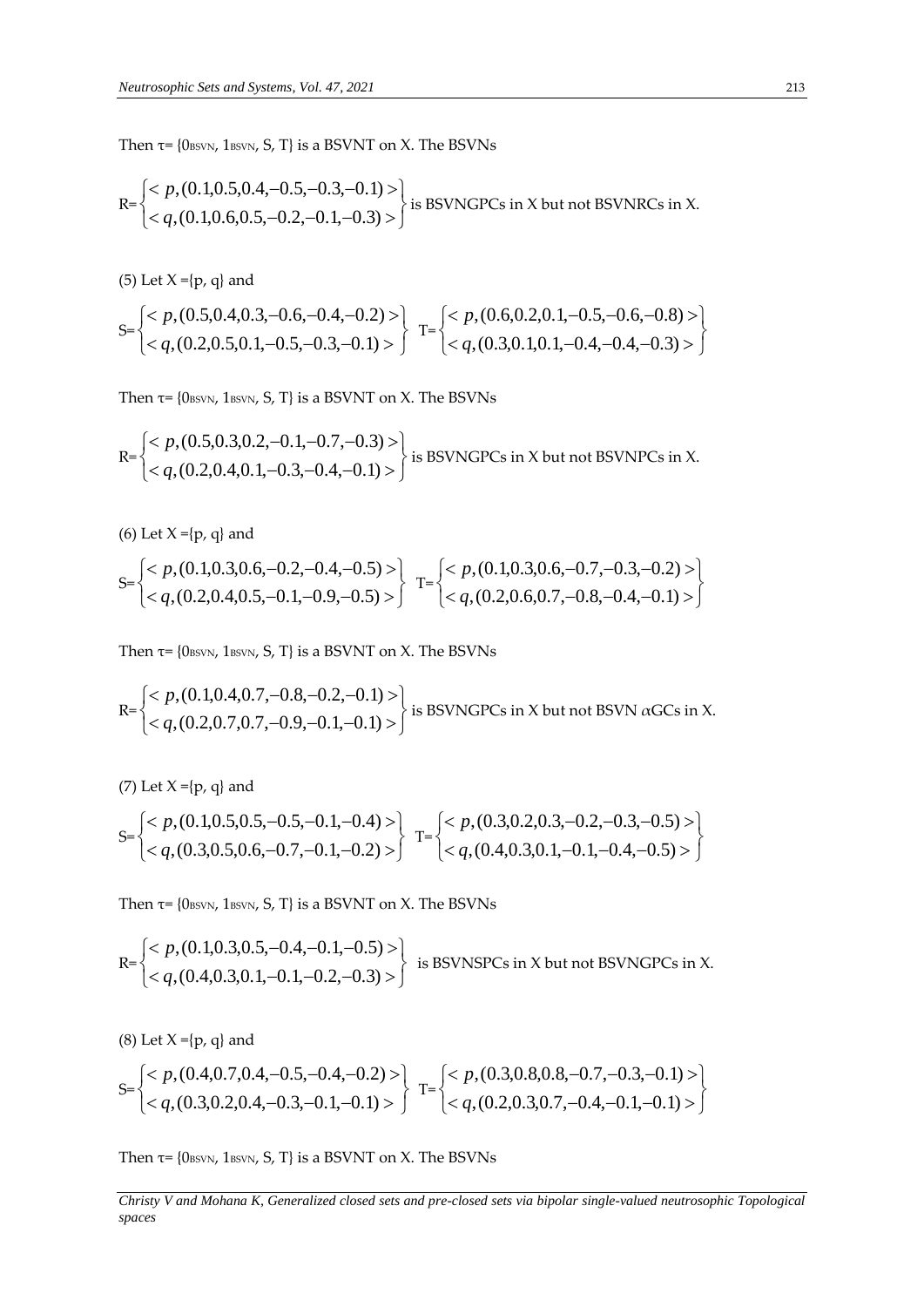$$
\mathsf{R} = \begin{cases} < p, (0.3, 0.8, 0.5, -0.6, -0.3, -0.2) > \\ < q, (0.2, 0.3, 0.7, -0.3, -0.1, -0.1) > \end{cases}
$$
 is BSWNGSPCs in X but not BSWNGPCs in X.

**4.6 Proposition:** BSVNSCs and BSVNGPCs are independent to each other which are shown in the example.

**4.7 Example:** Let  $X = \{p, q\}$  and

$$
S = \begin{cases} < p, (0.5, 0.4, 0.2, -0.1, -0.2, -0.7) > \\ < q, (0.7, 0.6, 0.3, -0.6, -0.1, -0.5) > \end{cases} \quad T = \begin{cases} < p, (0.8, 0.3, 0.1, -0.1, -0.3, -0.8) > \\ < q, (0.8, 0.2, 0.3, -0.4, -0.5, -0.6) > \end{cases}
$$

Then  $\tau$ = {0BSVN, 1BSVN, S, T} is a BSVNT on X. The BSVNs

$$
R = \begin{cases}  \\  \end{cases}
$$
 is BSWNGPCs in X but not BSVNSCs in X.

**4.8 Example:** Let  $X = \{p, q\}$  and

$$
S = \begin{cases} < p, (0.1, 0.7, 0.6, -0.8, -0.2, -0.5) > \\ < q, (0.3, 0.7, 0.7, -0.8, -0.2, -0.2) > \end{cases} \quad T = \begin{cases} < p, (0.9, 0.5, 0.5, -0.3, -0.4, -0.7) > \\ < q, (0.5, 0.5, 0.3, -0.2, -0.7, -0.8) > \end{cases}
$$

Then  $\tau$ = {0BSVN, 1BSVN, S, T} is a BSVNT on X. The BSVNs

$$
\mathbb{R} = \begin{cases} < p, (0.2, 0.6, 0.5, -0.7, -0.3, -0.5) > \\ < q, (0.3, 0.7, 0.7, -0.8, -0.2, -0.2) > \end{cases}
$$
 is BSVNSCs in X but not BSVNGPCs in X.

**4.9 Proposition:** BSVNGSCs and BSVNGPCs are independent to each other which are shown in the example.

**4.10 Example:** Let  $X = \{p, q\}$  and

$$
S = \begin{cases} < p, (0.9, 0.5, 0.6, -0.3, -0.8, -0.5) > \\ < q, (0.9, 0.1, 0.3, -0.2, -0.6, -0.6) > \end{cases} \quad T = \begin{cases} < p, (0.8, 0.7, 0.7, -0.4, -0.8, -0.5) > \\ < q, (0.8, 0.8, 0.7, -0.3, -0.5, -0.4) > \end{cases}
$$

Then  $\tau$ = {0BSVN, 1BSVN, S, T} is a BSVNT on X. The BSVNs

$$
\mathsf{R} = \begin{cases} < p, (0.9, 0.8, 0.7, -0.6, -0.5, -0.4) > \\ < q, (0.3, 0.2, 0.3, -0.2, -0.3, -0.4) > \end{cases}
$$
 is BSVNGPCs in X but not BSVNGSCs in X.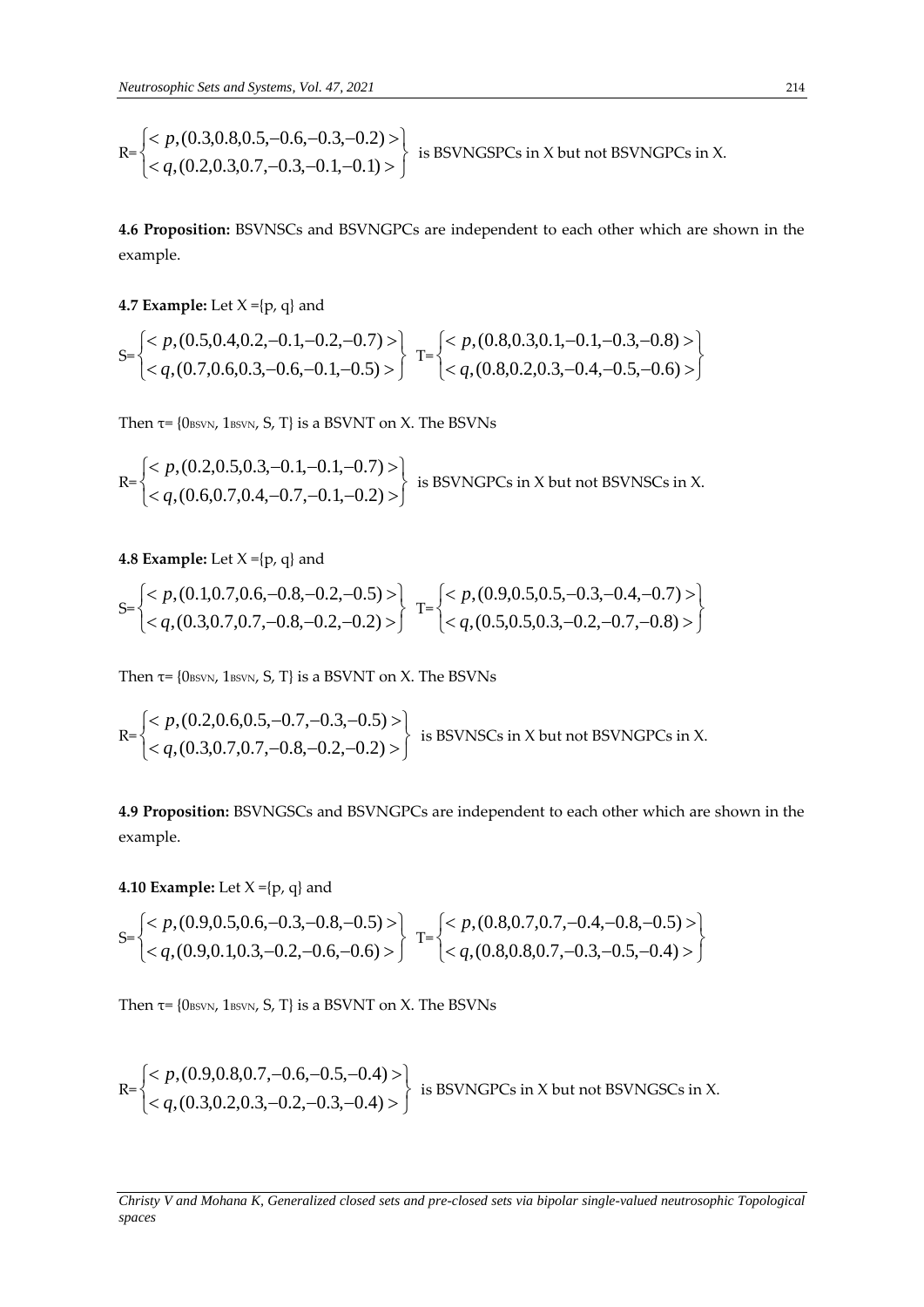**4.11 Example:** Let  $X = \{p, q\}$  and

$$
S = \begin{cases} < p, (0.1, 0.6, 0.9, -0.9, -0.1, -0.1) > \\ < q, (0.2, 0.8, 0.9, -0.8, -0.3, -0.2) > \end{cases} \quad T = \begin{cases} < p, (0.2, 0.5, 0.8, -0.8, -0.1, -0.2) > \\ < q, (0.4, 0.7, 0.8, -0.8, -0.3, -0.4) > \end{cases}
$$

Then  $\tau$ = {0 $_{\text{BSVN}}$ , 1 $_{\text{BSVN}}$ , S, T} is a BSVNT on X. The BSVNs

$$
\mathsf{R} = \begin{cases} < p, (0.2, 0.5, 0.8, -0.8, -0.1, -0.2) > \\ < q, (0.4, 0.7, 0.8, -0.8, -0.3, -0.4) > \end{cases}
$$
 is BSWNGSCs in X but not BSWNGPCs in X.

Figure 1: The Diagram represents the implication of the above theorem 4.3.

1. BSVNGPCs 2.BSVNCs 3.BSVNGCs 4.BSVNaCs 5.BSVNaGCs 6.BSVNRCs 7.BSVNPCs 8.BSVNSPCs 9.BSVNGSPCs 10.BSVNSCs 11.BSVNGSCs.



**4.12 Remark:** The union of any two BSVNGPCs's is not BSVNGPCs in general as seen in the following example.

**4.13 Example:** Let  $X = \{p, q\}$  and

$$
S = \begin{cases}  \\  \end{cases} \quad T = \begin{cases}  \\  \end{cases}
$$

Then  $\tau$ = {0BSVN, 1BSVN, S, T} is a BSVNT on X. The BSVNs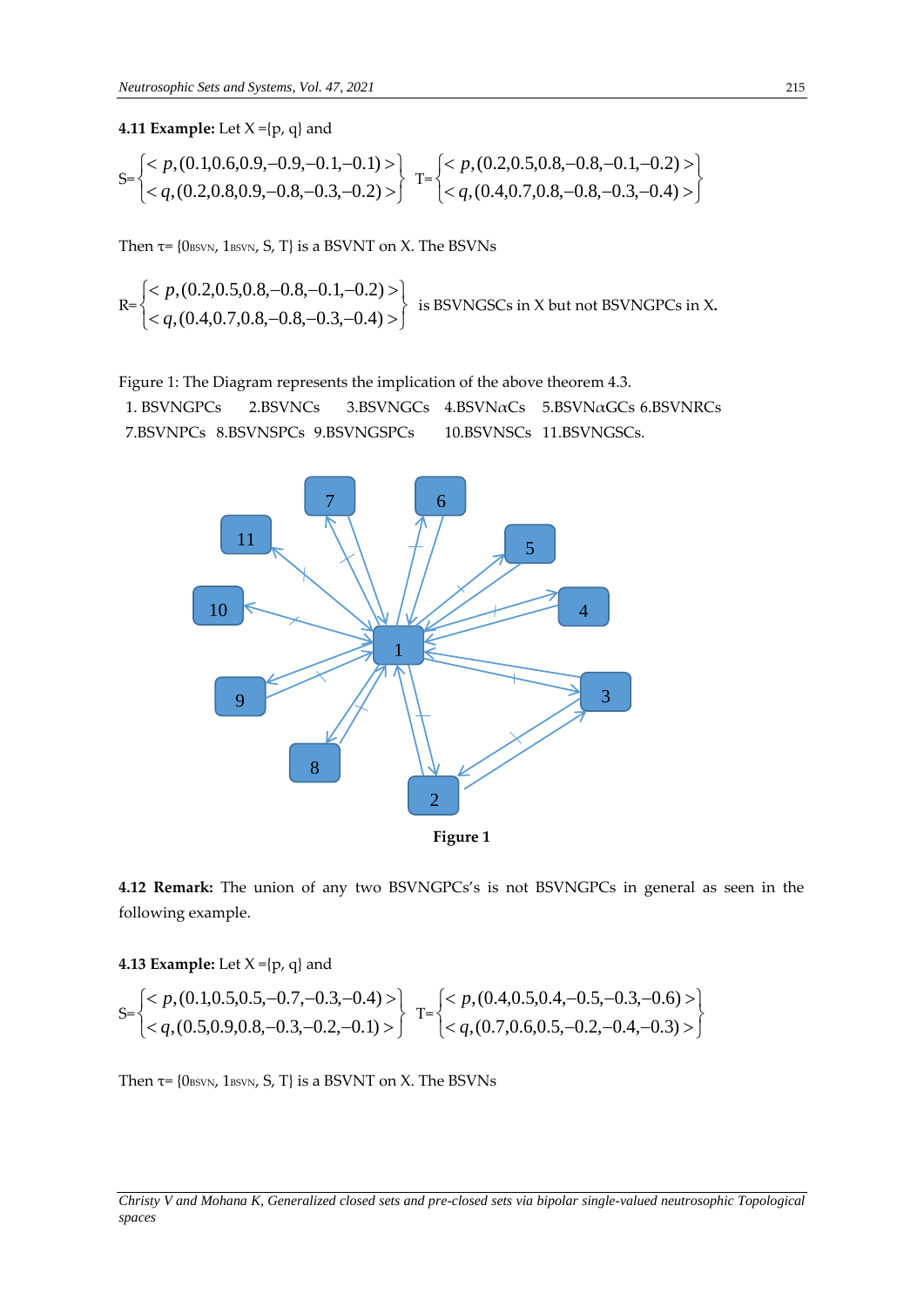$$
\begin{array}{ll}\n\text{R=} & \left\{ < p, (0.2, 0.5, 0.4, -0.6, -0.2, -0.6) > \right\} \\
& < q, (0.7, 0.9, 0.8, -0.9, -0.2, -0.2) > \right\} & \text{v} = & \left\{ < p, (0.1, 0.6, 0.7, -0.8, -0.3, -0.3) > \right\} & \text{are} \\
& < q, (0.4, 0.9, 0.9, -0.3, -0.2, -0.1) > \right\} & \text{are} \\
\end{array}
$$

BSVNGPCs in X but R V is not BSVNGPCs in X**.**

*5. Bipolar Single-Valued Neutrosophic generalized Pre-Open Set*

**5.1 Definition:** A BSVNs S is said to be bipolar single-valued neutrosophic generalized pre-open set (BSVNGPOs) in (X, τ) if the complement S<sup>c</sup> is BSVNGPCs in (X, τ). The family of all BSVNGPOs's of BSVNTS  $(X, \tau)$  is denoted by BSVNGPO  $(X)$ .

**5.2 Example:** Let  $X = \{p, q\}$  and

$$
S = \begin{cases} < p, (0.1, 0.5, 0.8, -0.9, -0.4, -0.2) > \\ < q, (0.2, 0.6, 0.7, -0.9, -0.3, -0.4) > \end{cases} \quad T = \begin{cases} < p, (0.3, 0.3, 0.8, -0.2, -0.5, -0.3) > \\ < q, (0.4, 0.5, 0.5, -0.1, -0.4, -0.4) > \end{cases}
$$

Then  $\tau$ = {0 $_{\text{BSVN}}$ , 1 $_{\text{BSVN}}$ , S, T} is a BSVNT on X. The BSVNs

$$
\mathbb{R} = \begin{cases} < p, (0.7, 0.5, 0.3, -0.2, -0.5, -0.7) > \\ < q, (0.7, 0.4, 0.3, -0.1, -0.7, -0.6) > \end{cases}
$$
 is BSWNGPOS in X.

**5.3 Theorem:** For any BSVNTS (X, τ), we have the following results.

(1). Every BSVNOs is BSVNGPOs.

(2). Every BSVNROs is BSVNGPOs.

- (3). Every BSVN  $\alpha$ Os is BSVNGPOs.
- (4). Every BSVNPOs is BSVNGPOs.

**5.4 Remark:** The converse of the above theorem need not be true which can be seen from the following examples.

**5.5 Example:** Let  $X = \{p, q\}$  and

$$
S = \begin{cases} < p, (0.1, 0.5, 0.8, -0.9, -0.4, -0.2) > \\ < q, (0.2, 0.6, 0.7, -0.9, -0.3, -0.4) > \end{cases} \quad T = \begin{cases} < p, (0.3, 0.3, 0.8, -0.2, -0.5, -0.3) > \\ < q, (0.4, 0.5, 0.5, -0.1, -0.4, -0.4) > \end{cases}
$$

Then  $\tau$ = {0 $_{\text{BSVN}}$ , 1 $_{\text{BSVN}}$ , S, T} is a BSVNT on X. The BSVNs

$$
\mathsf{R} = \begin{cases} < p, (0.7, 0.5, 0.3, -0.2, -0.5, -0.7) > \\ < q, (0.7, 0.4, 0.3, -0.1, -0.7, -0.6) > \end{cases}
$$
 is BSVNGPOS in X but not BSVNOS in X.

**5.6 Example:** Let  $X = \{p, q\}$  and

*Christy V and Mohana K, Generalized closed sets and pre-closed sets via bipolar single-valued neutrosophic Topological spaces*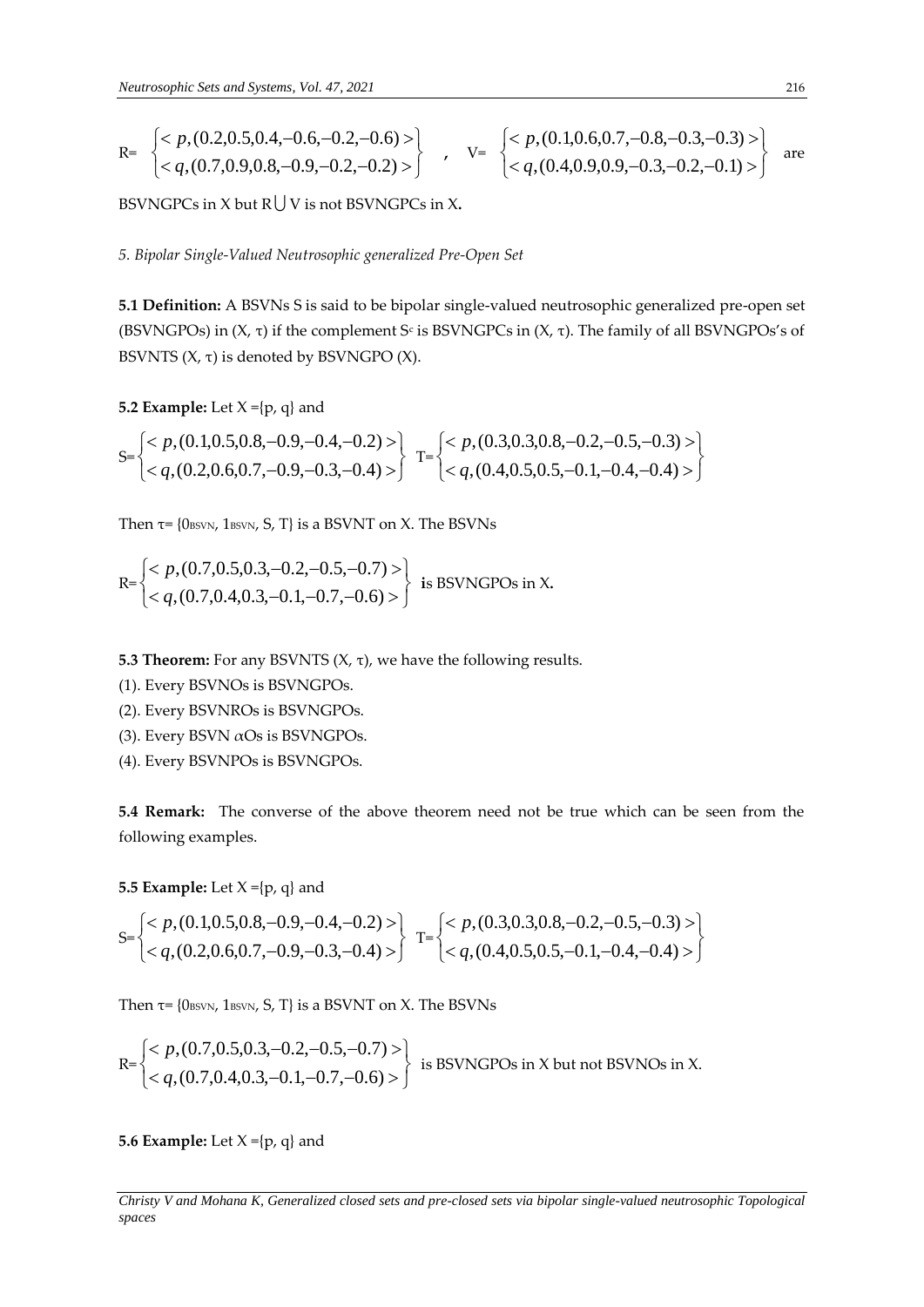$$
S = \begin{cases} < p, (0.5, 0.4, 0.5, -0.7, -0.2, -0.3) > \\ < q, (0.2, 0.4, 0.5, -0.3, -0.1, -0.4) > \end{cases} \quad T = \begin{cases} < p, (0.5, 0.3, 0.4, -0.5, -0.3, -0.5) > \\ < q, (0.5, 0.3, 0.4, -0.2, -0.1, -0.5) > \end{cases}
$$

Then  $\tau$ = {0 $_{\text{BSVN}}$ , 1 $_{\text{BSVN}}$ , S, T} is a BSVNT on X. The BSVNs

$$
R = \begin{cases}  \\  \end{cases}
$$
 is BSWNGPOS in X but not BSVNROs in X.

**5.7 Example:** Let  $X = \{p, q\}$  and

$$
S = \begin{cases} < p, (0.5, 0.4, 0.5, -0.7, -0.2, -0.3) > \\ < q, (0.2, 0.4, 0.5, -0.3, -0.1, -0.4) > \end{cases} \quad T = \begin{cases} < p, (0.5, 0.3, 0.4, -0.5, -0.3, -0.5) > \\ < q, (0.5, 0.3, 0.4, -0.2, -0.1, -0.5) > \end{cases}
$$

Then  $\tau$ = {0 $_{\text{BSVN}}$ , 1 $_{\text{BSVN}}$ , S, T} is a BSVNT on X. The BSVNs

$$
R = \begin{cases}  \\  \end{cases}
$$
 is BSWNGPOS in X but not BSVN*a*Os in X.

### **5.8 Example:** Let  $X = \{p, q\}$  and

$$
S = \begin{cases} < p, (0.7, 0.6, 0.5, -0.8, -0.9, -0.7) > \\ < q, (0.4, 0.6, 0.7, -0.8, -0.9, -0.8) > \end{cases} \quad T = \begin{cases} < p, (0.7, 0.8, 0.6, -0.9, -0.9, -0.6) > \\ < q, (0.3, 0.7, 0.8, -0.9, -0.9, -0.7) > \end{cases}
$$

Then  $\tau$ = {0 $_{\text{BSVN}}$ , 1 $_{\text{BSVN}}$ , S, T} is a BSVNT on X. The BSVNs

$$
\mathsf{R} = \begin{cases} < p, (0.3, 0.3, 0.5, -0.3, -0.1, -0.3) > \\ < q, (0.5, 0.5, 0.3, -0.2, -0.1, -0.1) > \end{cases}
$$
 is BSWNGPOS in X but not BSVNPOS in X.

**5.9 Remark:** The intersection of any two BSVNGPOs's is not BSVNGPOs in general and it is shown in the following example.

**5.10 Example:** Let  $X = \{p, q\}$  and

$$
S = \begin{cases} < p, (0.8, 0.4, 0.3, -0.1, -0.3, -0.5) > \\ < q, (0.5, 0.4, 0.3, -0.8, -0.5, -0.6) > \end{cases} \quad T = \begin{cases} < p, (0.4, 0.6, 0.7, -0.9, -0.2, -0.4) > \\ < q, (0.4, 0.5, 0.4, -0.9, -0.4, -0.5) > \end{cases}
$$

Then  $\tau$ = {0BSVN, 1BSVN, S, T} is a BSVNT on X. The BSVNs

*Christy V and Mohana K, Generalized closed sets and pre-closed sets via bipolar single-valued neutrosophic Topological spaces*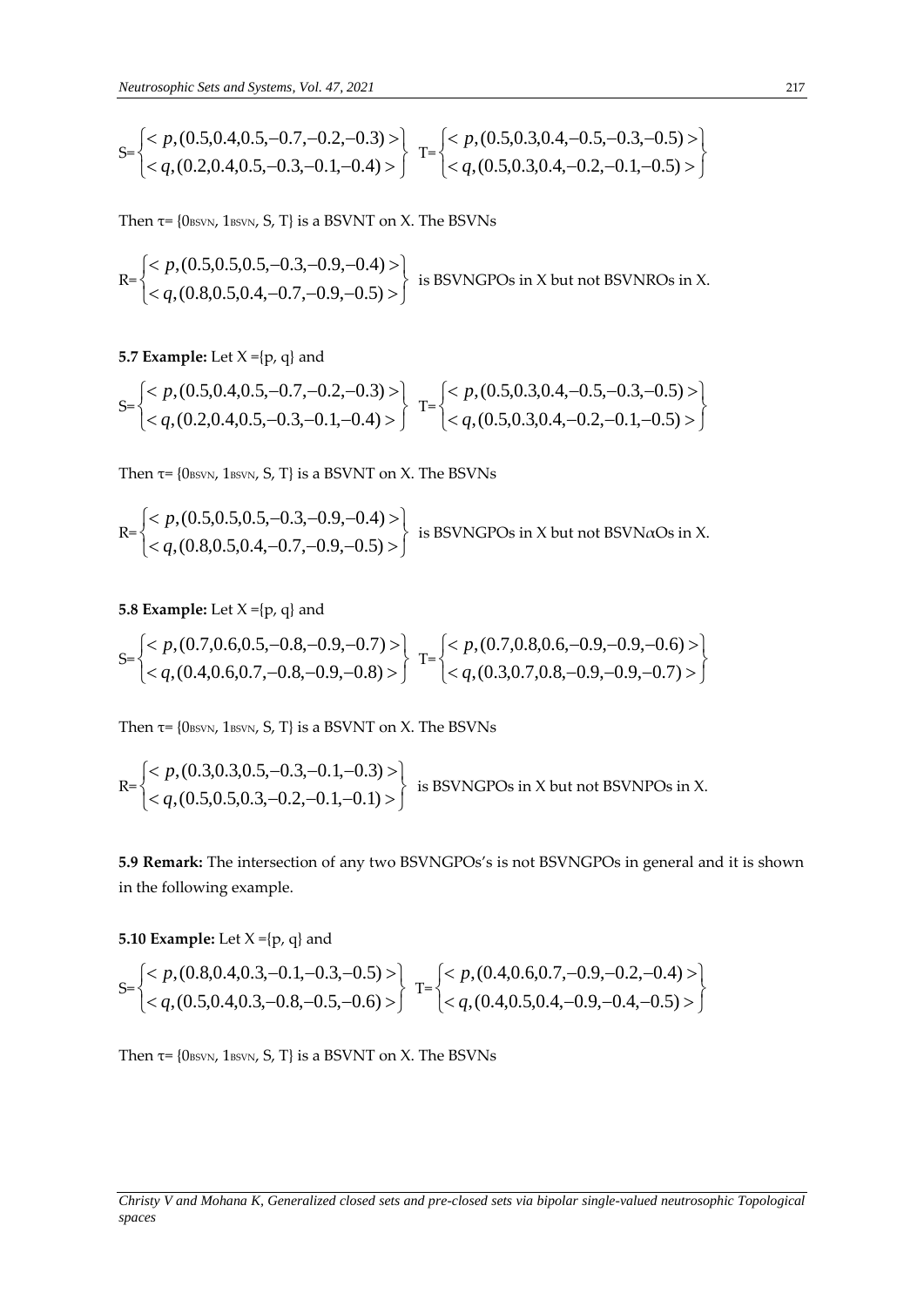$$
\begin{array}{ccc}\n\text{R=} & \begin{cases}\n< p, (0.7, 0.3, 0.3, -0.1, -0.2, -0.8) > \\
< q, (0.7, 0.4, 0.3, -0.1, -0.7, -0.7) > \n\end{cases} & \text{v} = & \begin{cases}\n< p, (0.6, 0.4, 0.1, -0.1, -0.2, -0.9) > \\
< q, (0.9, 0.2, 0.6, -0.1, -0.6, -0.7) > \n\end{cases} & \text{are}\n\end{array}
$$

BSVNGPOs in X but R∩V is not BSVNGPOs in X**.**

**5.11 Theorem:** Let  $(X, \tau)$  be BSVNTS. If  $S \in BSVNGPO(X)$  then  $V \subseteq BSVN$  int (BSVN cl  $(S)$ ) whenever  $V \subseteq S$  and V is BSVNCs in X.

Proof. Let  $S \in BSWNGPO(X)$ . Then S<sup>c</sup> is BSVNGPCs in X. Therefore BSVN pcl (S<sup>c</sup>)  $\subseteq U$  whenever  $S^c \subseteq U$  and U is BSVNOS in X. That is BSVN cl (BSVN int (S<sup>c</sup>))  $\subseteq U$ . This implies  $U^c \subseteq BSWN$  int (BSVN cl (S)) whenever  $U^c \subseteq S$  and  $U^c$  is BSVNCs in X. Replacing  $U^c$  by V, we get  $V \subseteq BSWN$  int (BSVN cl (S)) whenever  $V \subseteq S$  and V is BSVNCs in X.

**5.12 Theorem:** Let  $(X, \tau)$  be BSVNTS. Then for every  $S \in BSVNGPO(X)$  and for every  $T \in BSVNs(X)$ , BSVN pint (S)  $\subseteq T \subseteq S$  implies  $T \subseteq BSWNGPO(X)$ .

Proof. By hypothesis  $S^c \subseteq T^c \subseteq (BSVN \text{ pint } (S))^c$ . Let  $T^c \subseteq U$  and U be BSVNOs. Since  $S^c \subseteq T^c$ ,  $S^c$  $\subseteq$  U. But S<sup>c</sup> is BSVNGPCs, BSVN pcl (S<sup>c</sup>)  $\subseteq$  U. Also T<sup>c</sup> $\subseteq$  (BSVN pint (S))<sup>c</sup> = BSVN pcl (S<sup>c</sup>). Therefore BSVN pcl (T<sup>c</sup>)  $\subseteq$  BSVN pcl (S<sup>c</sup>)  $\subseteq$  U. Hence T<sup>c</sup> is BSVNGPCs. Which implies T is BSVNGPOs of X.

**5.13 Theorem:** A BSVNs S of BSVNTS  $(X, \tau)$  is BSVNGPOs if and only if  $F \subseteq BSWN$  pint  $(S)$ whenever F is BSVNCs and  $F \subseteq S$ .

Proof. <u>Necessity:</u> Suppose S is BSVNGPOs in X. Let F be BSVNCs and  $F \subseteq S$ . Then F<sup>c</sup> is BSVNOs in X such that  $S^c \subseteq F^c$ . Since  $S^c$  is BSVNGPCs, we have BSVN pcl  $(S^c) \subseteq F^c$ . Hence (BSVN pint  $(S))^c \subseteq F^c$ . Therefore  $F \subseteq BSVN$  pint (S).

Suffciency: Let S be BSVNs of X and let  $F \subseteq BSWN$  pint (S) whenever F is BSVNCs and  $F \subseteq S$ . Then  $S^c \subseteq F^c$  and  $F^c$  is BSVNOs. By hypothesis, (BSVN pint (S))<sup>c</sup>  $\subseteq F^c$ . This implies BSVN pcl (S<sup>c</sup>)  $\subseteq F^c$ . Therefore S $\mathop{\rm c}\nolimits$  is BSVNGPCs of X. Hence S is BSVNGPOs of X.

**5.14 Corollary:** A BSVNs S of a BSVNTS (X, τ) is BSVNGPOs if and only if

 $F \subseteq$  BSVN int (BSVN cl (S)) whenever F is BSVNCS and  $F \subseteq S$ .

Proof. Necessity: Suppose S is BSVNGPOs in X. Let F be BSVNCs and  $F \subseteq S$ . Then F<sup>c</sup> is BSVNOs in X such that  $S^c \subseteq F^c$ . Since  $S^c$  is BSVNGPCs, we have BSVN pcl  $(S^c) \subseteq F^c$ . Therefore BSVN cl (BSVN int (S<sup>c</sup>))  $\subseteq$  F<sup>c</sup>. Hence (BSVN int (BSVN cl (S)))<sup>c</sup>  $\subseteq$  F<sup>c</sup>. This implies  $F \subseteq$  BSVN int (BSVN cl (S)).

Suffciency: Let S be BSVNs of X and let  $F \subseteq BSVN$  int (BSVN cl (S)) whenever F is BSVNCs and F  $\subseteq$  S. Then S<sup>c</sup>  $\subseteq$  F<sup>c</sup> and F<sup>c</sup> is BSVNOs. By hypothesis, (BSVN int (BSVN cl (S)))<sup>c</sup>  $\subseteq$  F<sup>c</sup>. Hence BSVN cl (BSVN int (S<sup>c</sup>))  $\subseteq$  F<sup>c</sup>, which implies BSVN pcl (S<sup>c</sup>)  $\subseteq$  F<sup>c</sup>. Hence S is BSVNGPOs of X.

**5.15 Theorem:** For a BSVNs S, S is BSVNOs and BSVNGPCs in X if and only if S is BSVNROs in X. Proof. Necessity: Let S be BSVNOs and BSVNGPCs in X. Then BSVN pcl  $(S) \subseteq S$ . This implies BSVN cl (BSVN int (S))  $\subseteq$  S. Since S is BSVNOs, it is BSVNPOs. Hence  $S \subseteq B$ SVN int (BSVN cl (S)). Therefore S = BSVN int (BSVN cl (S)). Hence S is BSVNROs in X.

*Christy V and Mohana K, Generalized closed sets and pre-closed sets via bipolar single-valued neutrosophic Topological spaces*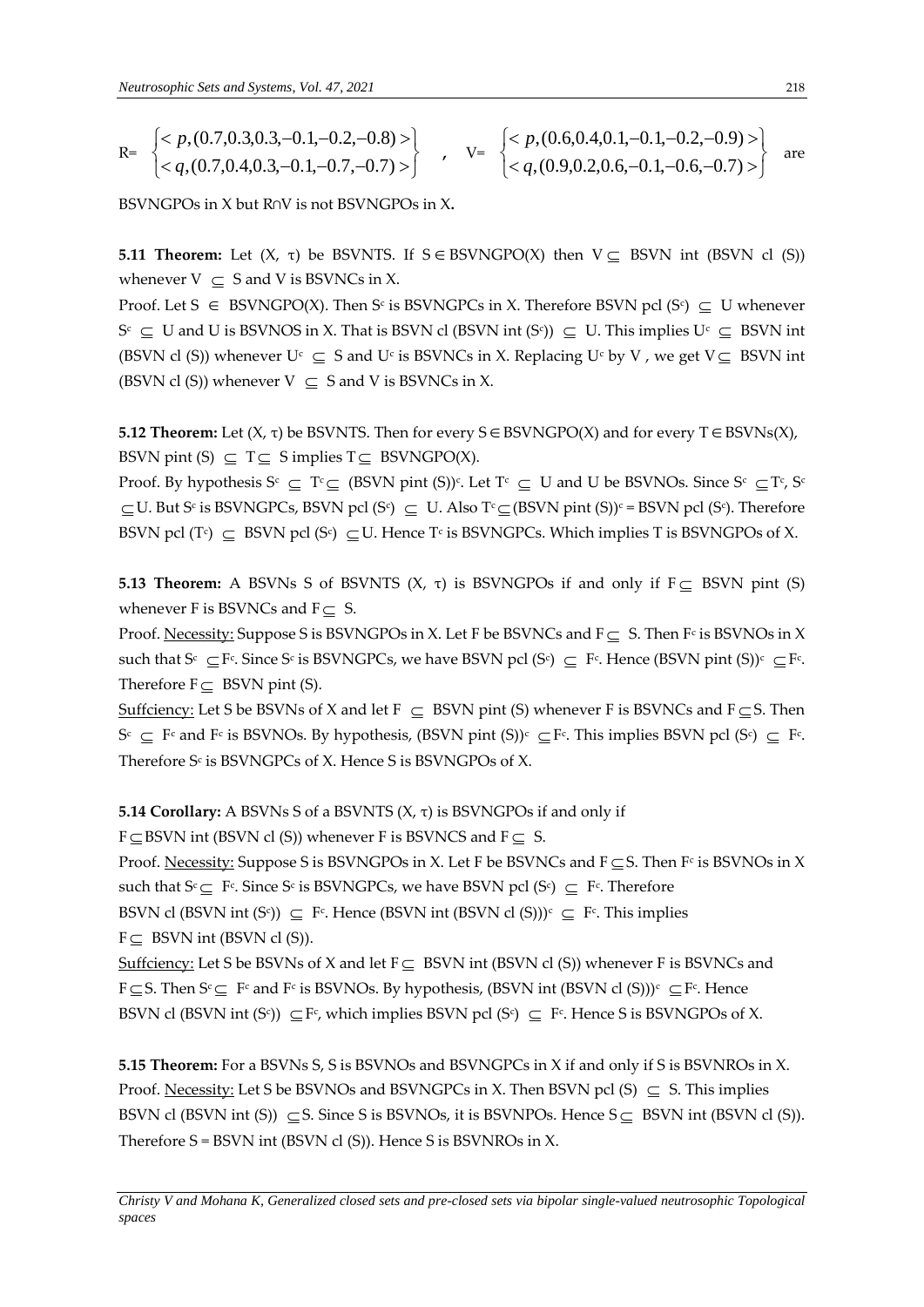Suffciency: Let S be BSVNROs in X. Therefore  $S = BSVN$  int (BSVN cl (S)). Let  $S \subseteq U$  and U is BSVNOs in X. This implies BSVN pcl  $(S) \subseteq S$ . Hence S is BSVNGPCs in X.

*6. Applications Of Bipolar Single-Valued Neutrosophic generalized Pre-Closed Sets* **6.1 Definition**: A BSVNTS (X,  $\tau$ ) is said to be bipolar single-valued neutrosophic T<sub>1/2</sub> space

(BSVN T $_{1/2}$  space) if every BSVNGCs in X is BSVNCs in X.

**6.2 Definition**: A BSVNTS (X, τ) is said to be bipolar single-valued neutrosophic  $_p$  T<sub>1/2</sub> space

(BSVN  $_{P}$  T<sub>1/2</sub> space) if every BSVNPCs in X is BSVNCs in X.

**6.3 Definition**: A BSVNTS (Χ, τ) is said to be bipolar single-valued neutrosophic  $_{gp}$  T<sub>1/2</sub> space

(BSVN  $_{gp}$  T<sub>1/2</sub> space) if every BSVNGPCs in X is BSVNCs in X.

**6.4 Definition:** A BSVNTS (X, τ) is said to be a bipolar single-valued neutrosophic *gp* T *p* space (BSVN  $_{gp}$  T  $_p$  space) if every BSVNGPCs in X is BSVNPCs in X.

**6.5 Theorem:** Every BSVN T  $_{1/2}$  space is BSVN  $_{gp}$  T  $_p$  space.

Proof. Let X is BSVN  $T_{1/2}$  space and let S be BSVNGCs in X, we know that every BSVNGCs is BSVNGPCs; hence S is BSVNGPCs in X. By hypothesis S is BSVNCs in X. Since every BSVNCs is BSVNPCs, S is BSVNPCs in X. Hence X is BSVN *gp* T *p* space.

**6.6 Remark:** The converse of the above theorem is not true which is shown in the example.

**6.7 Example:** Let  $X = \{p, q\}$  and

$$
S = \begin{cases} < p, (0.1, 0.3, 0.5, -0.3, -0.5, -0.1) > \\ < q, (0.2, 0.4, 0.6, -0.4, -0.6, -0.3) > \end{cases} \quad T = \begin{cases} < p, (0.3, 0.2, 0.4, -0.2, -0.6, -0.3) > \\ < q, (0.3, 0.3, 0.5, -0.2, -0.7, -0.3) > \end{cases}
$$

Then  $\tau$ = {0 $_{\text{BSVN}}$ , 1 $_{\text{BSVN}}$ , S, T} is a BSVNT on X. The BSVNs

*Christy V and Mohana K, Generalized closed sets and pre-closed sets via bipolar single-valued neutrosophic Topological spaces*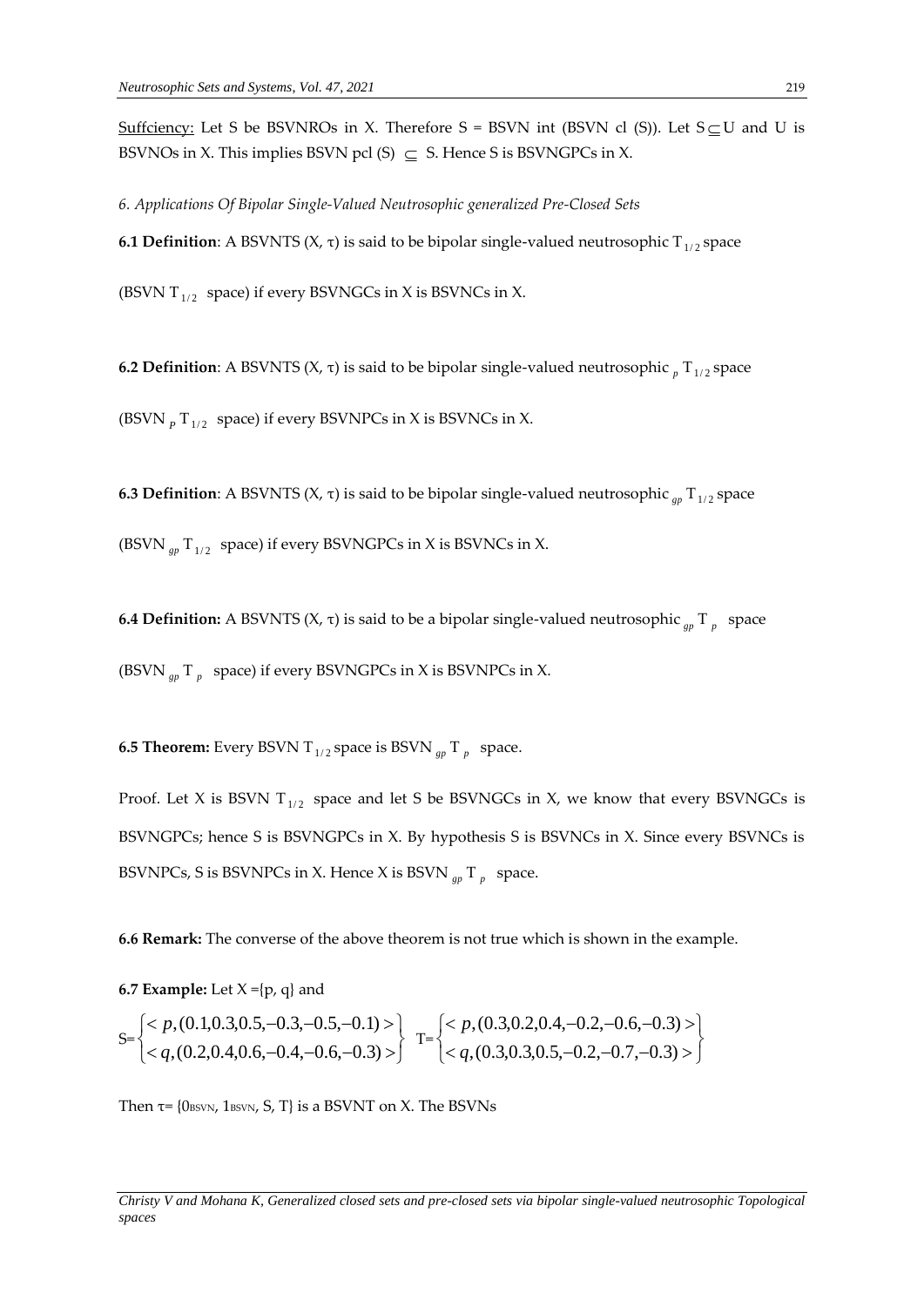$$
R = \begin{cases}  \\  \end{cases}
$$
. Then  $(X, \tau)$  is BSVN<sub>gp</sub>T<sub>p</sub> space. But not BSVN T<sub>1/2</sub>

space. Since R is BSVNGCs but not BSVNCs in X.

**6.8 Theorem:** Every BSVN  $_{gp}$  T<sub>1/2</sub> space is BSVN  $_{gp}$  T  $_p$  space.

Proof. Let X is BSVN  $_{gp}$  T<sub>p</sub> space and let S be BSVNGPCs in X. By hypothesis S is BSVNCs in X.

Since every BSVNCs is BSVNPCs, S is BSVNPCs in X. Hence X is BSVN *gp* T *p* space.

**6.9 Remark:** The converse of the above theorem is not true which is shown in the example.

**6.10 Example:** Let  $X = \{p, q\}$  and

$$
S = \begin{cases} < p, (0.2, 0.4, 0.7, -0.5, -0.3, -0.4) > \\ < q, (0.6, 0.9, 0.8, -0.7, -0.1, -0.2) > \end{cases} \quad T = \begin{cases} < p, (0.3, 0.3, 0.6, -0.3, -0.4, -0.5) > \\ < q, (0.7, 0.8, 0.7, -0.6, -0.1, -0.3) > \end{cases}
$$

Then  $\tau$ = {0 $_{\text{BSVN}}$ , 1 $_{\text{BSVN}}$ , S, T} is a BSVNT on X. The BSVNs

$$
\text{R=}\begin{cases} < p, (0.1, 0.5, 0.2, -0.7, -0.3, -0.6) > \\ < q, (0.4, 0.8, 0.9, -0.2, -0.4, -0.5) > \end{cases} \text{ . Then } (X, \tau) \text{ is BSVN}_{gp} \text{ } T_p \text{ } \text{ space. But not } \text{ } \lim_{gp} T_{1/2} \text{ space.}
$$

Since R is BSVNGPCs but not BSVNCs in X.

**6.11 Theorem:** Let (Χ, τ) be BSVNTS and X is BSVN  $\frac{1}{gp}$  T<sub>1/2</sub> space then,

(1). Any union of BSVNGPCs's is BSVNGPCs.

(2). Any intersection of BSVNGPOs's is BSVNGPOS.

Proof.

(1). Let  ${A_i}_i \in J$  is a collection of BSVNGPCs's in BSVN  $_{gp} T_{1/2}$  space  $(X, \tau)$ . Therefore every

BSVNGPCs is BSVNCs. But the union of BSVNCs is BSVNCs. Hence the union of BSVNGPCs is BSVNGPCs in X.

(2). Take complement of (1) to prove.

**6.12 Theorem:** A BSVNTS X is BSVN  $\int_{gp} T_{1/2}$  space if and only if BSVNGPO(X) = BSVNPO(X).

Proof. <u>Necessity:</u> Let S be BSVNGPOs in X, then S<sup>c</sup> is BSVNGPCs in X. By hypothesis S<sup>c</sup> is BSVNGPCs in X. Therefore S is BSVNPOs in X. Hence BSVNGPO(X) = BSVNPO(X).

*Christy V and Mohana K, Generalized closed sets and pre-closed sets via bipolar single-valued neutrosophic Topological spaces*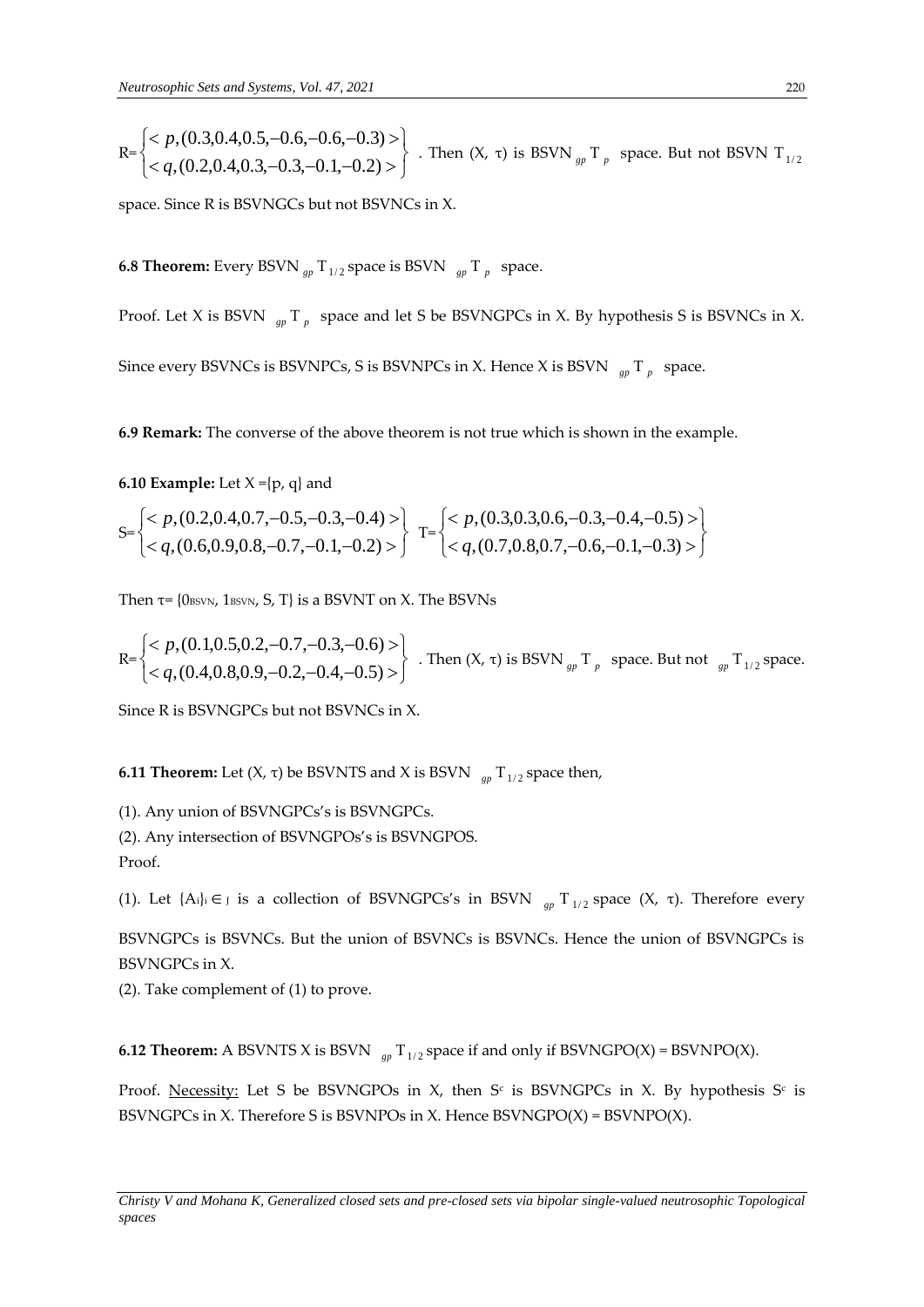${\rm Sufficiency:}$  Let S be BSVNGPCs in X. Then S<sup>c</sup> is BSVNGPOs in X. By hypothesis S<sup>c</sup> is BSVNGPOs in

X. Therefore S is BSVNPCs in X. Hence X is BSVN  $\int_{\mathcal{B}^p} \mathrm{T}_{1/2}$  space.

### **7. Conclusions**

We introduced a new class of sets namely bipolar single-valued neutrosophic generalized closed sets and bipolar single-valued neutrosophic generalized pre- closed sets in bipolar single-valued neutrosophic topological spaces. We also analyzed the properties and its applications with some examples.

### **References**

- 1. Atanassov, K., Intuitionistic fuzzy sets, *Fuzzy Sets and Systems*, **1986**, 20, 87-96.
- 2. Azhagappan M. and Kamaraj M., Notes on bipolar valued fuzzy RW-closed and bipolar valued fuzzy RW-open sets in bipolar valued fuzzy topological spaces, *Int. J., Mathematical Archive,* **2016**, 7 (3), 30-36.
- 3. Balasubramanian G. and Sundaram P., On some generalizations of fuzzy continuous functions, *Fuzzy sets and systems*, **1997**, 86, 93-100.
- 4. Bin Shahna A. S., On fuzzy strong semi continuity and fuzzy and fuzzy pre continuity, *Fuzzy Sets and Systems*, **1991**, 44, 303-308.
- 5. Chang, C., Fuzzy topological spaces*, J. Math. Anal. Appl,* **1968***,* 24, 182-190.
- 6. Das, S., Das, R., & Granados, C. Topology on Quadripartitioned Neutrosophic Sets. Neutrosophic Sets and Systems, **2021** (Accepted).
- 7. Das, S., Das, R., & Tripathy, B. C. Multi-criteria group decision making model using single-valued neutrosophic set, LogForum, **2020**, 16(3), 421-429.
- 8. Das, S., & Pramanik, S, Generalized neutrosophic b-open sets in neutrosophic topological space, Neutrosophic Sets and Systems, **2020,** 35, 522-530.
- 9. Das, S., & Pramanik, S, Neutrosophic Φ-open sets and neutrosophic Φ-continuous functions, Neutrosophic Sets and Systems. **2020, 38**, 355-367.
- 10. Das, S., & Pramanik, S, Neutrosophic simply soft open set in neutrosophic soft topological space. Neutrosophic Sets and Systems, **2020,** 38, 235-243.
- 11. Das, S., & Tripathy, B. C., Pairwise neutrosophic-b-open set in neutrosophic bitopological spaces. Neutrosophic Sets and Systems, **2020,** 38, 135-144.
- 12. Das, S., & Tripathy, B. C, Neutrosophic simply b-open set in neutrosophic topological spaces. Iraqi Journal of Science, **2020**.
- 13. Das, S., Das, R., Granados, C., & Mukherjee, A, Pentapartitioned Neutrosophic Q-Ideals of Q-Algebra. Neutrosophic Sets and Systems, **2021**, 41, 52-63. DOI: 10.5281/zenodo.4625678
- 14. Das, R., Smarandache, F., & Tripathy, B.C, Neutrosophic Fuzzy Matrices and Some Algebraic Operations. Neutrosophic Sets and Systems, **2020**, 32, 401-409.
- 15. Das, R., & Tripathy, B.C, Neutrosophic Multiset Topological Space. Neutrosophic Sets and Systems, **2020**, 35, 142-152.

*Christy V and Mohana K, Generalized closed sets and pre-closed sets via bipolar single-valued neutrosophic Topological spaces*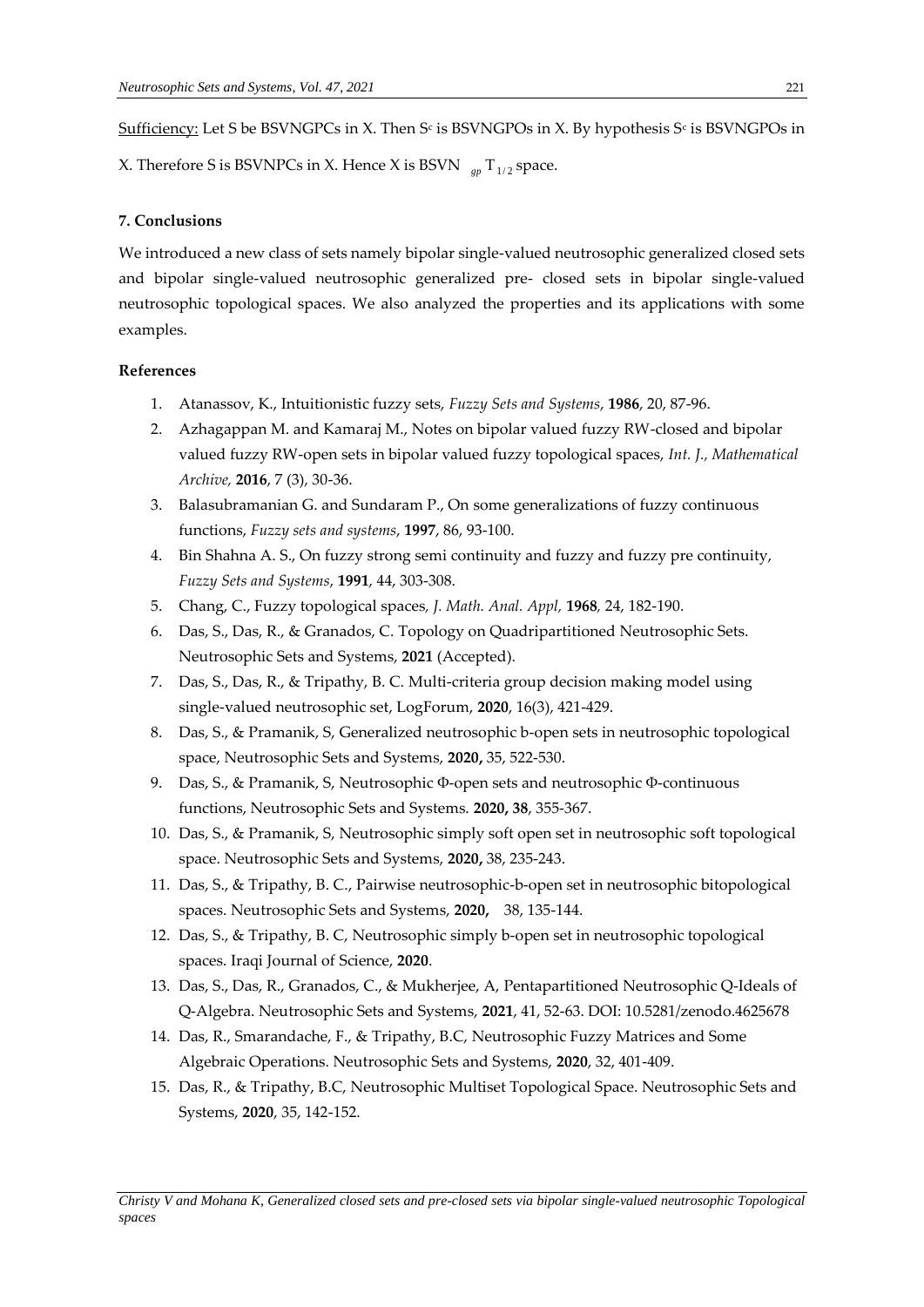- 16. Delia I, Mumtaz Ali and Florentin Smarandache, Bipolar Neutrosophic Sets and Their Application Based on Multi-Criteria Decision Making Problems, *Proceedings of the 2015 International Conference on Advanced Mechatronic Systems*, **2015**, 22-24, 249-254.
- 17. Dhavaseelan R and Jafari S, Generalized Neutrosophic closed sets, *New Trends in Neutrosophic Theory and Applications*, Vol. II, 261-273.
- 18. Dogan Coker, An introduction to fuzzy topological space, *Fuzzy sets and Systems*, **1997**, 88, 81-89.
- 19. Fukutake.T., Saraf.R.K., Caldas.M., and Mishra.M., Mappings via Fgpclosed sets, *Bull. of Fukuoka Univ. of Edu.*, **2003**, Vol. 52, Part III, 11-20.
- 20. Kim J., Samanta S. K., Lim P. K., Lee J. G. and Hur K., Bipolat fuzzy topological spaces, *Annals of Fuzzy Mathematics and Informatics*, **2019**, vol.17, (3), 205-229.
- 21. Levine N., Generalized closed sets in topological spaces, *Rend. Circ. Mat. Palermo*, **1970**, 19, 89-96.
- 22. Liu Y L and Yang H L, Further research of single valued neutrosophic rough sets, *Journal of Intelligent & Fuzzy System*, **2017**, 33, 1467-1478.
- 23. P.Majumdar, & S.K.Samant, On similarity and entropy of neutrosophic sets, *Journal of Intelligent and fuzzy Systems*, **2014**, 26, 1245–1252.
- 24. Mohammed Ali Jaffer and Ramesh K, Neutrosophic Generalized Pre Regular Closed Sets, *Neutrosophic Sets and Systems*, **2019**, vol.30, 171-181.
- 25. Mohana K, Christy V and Florentin Smarandache ,On Multi criteria decision making problem via bipolar single valued neutrosophic settings, *Neutrosophic sets and systems*, **2018**, 25, 125-135.
- 26. Mukherjee, A., & Das, R, Neutrosophic Bipolar Vague Soft Set and Its Application to Decision Making Problems. Neutrosophic Sets and Systems, **2020**, 32, 410-424.
- 27. Mumtaz Ali, et al., Bipolar neutrosophic soft sets and applications in decision making, *Journal of Intelligent & Fuzzy System*, **2017**, vol.33, 4077-4087.
- 28. Pushpalatha A, Nandhini T, Generalized closed sets via neutrosophic topological spaces, *Malaya Journal of Matematik*, **2019**, 7(1), 50-54.
- 29. Rajarajeswari P. and Senthil Kumar L., Generalized pre-closed sets in Intuitionistic fuzzy Topological spaces, *Int. J. Fuzzy Mathematics and systems*, **2011**, vol.1, 3, 253-262.
- 30. Salama A A, Alblowi S A, Neutrosophic Set and Neutrosophic Topological Spaces, *IOSR Journal of Mathematics*, **2012**, 3(4), 31-35.
- 31. Smarandache F, A Unifying Field in Logics: Neutrosophic Logic. Neutrosophy, Neutrosophic Set, Neutrosophic Probability.American Research Press, Rehoboth, NM, **1999**.
- 32. Venkateswara RaoV , Srinivasa Rao Y, Neutrosophic Pre-open Sets and Pre-closed Sets in Neutrosophic Topology, *International Journal of ChemTech Research*, **2017**, Vol.10 No.10, 449-458.
- 33. Wadei Al-Omeri and Saeid Jafari, On Generalized Closed Sets and Generalized Pre-Closed Sets in Neutrosophic Topological Spaces, *Mathematics*, **2018** 7, 1, 1-12.

*Christy V and Mohana K, Generalized closed sets and pre-closed sets via bipolar single-valued neutrosophic Topological spaces*